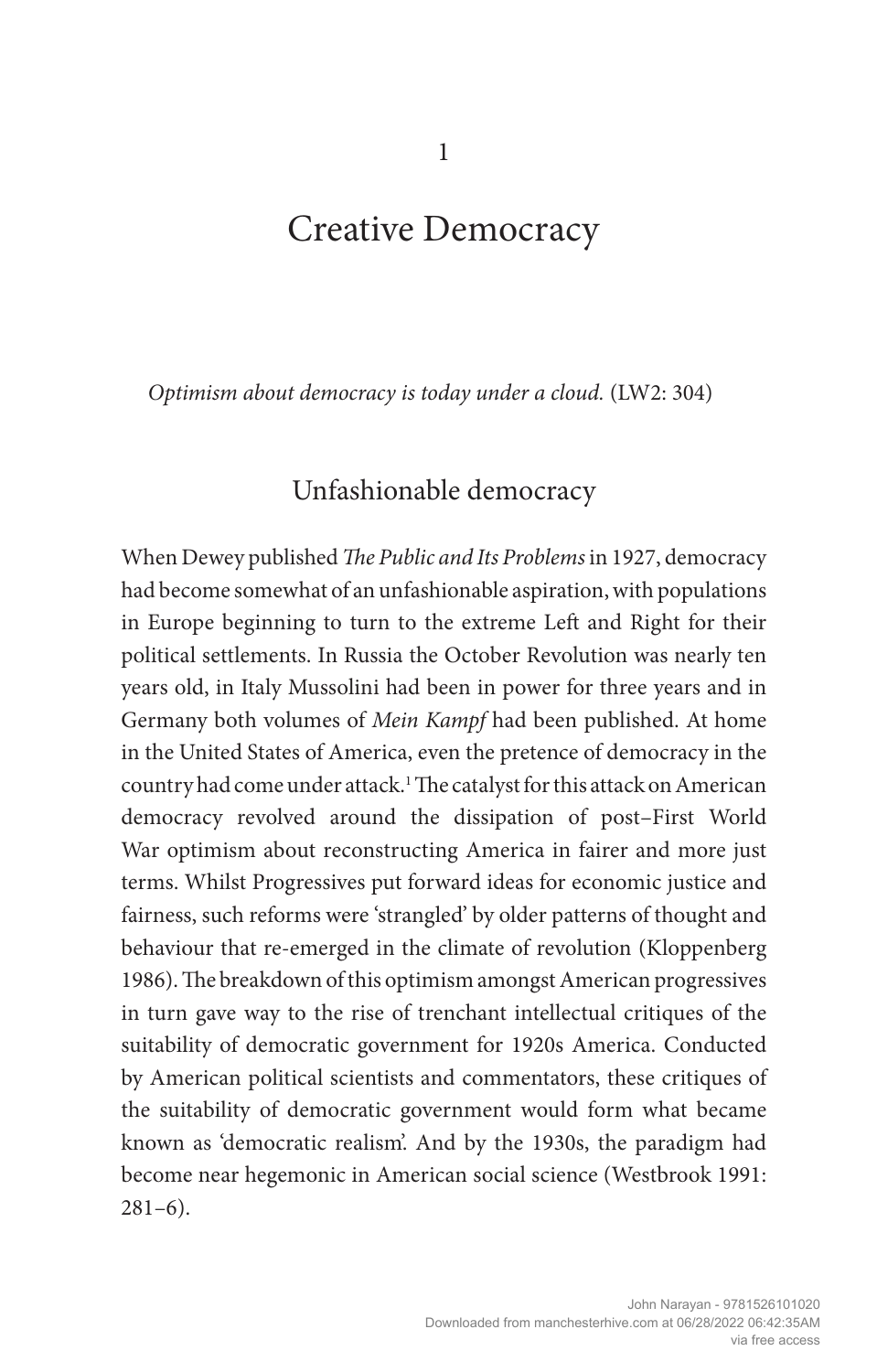The main charge of democratic realism was that democracy was now unable to provide a stable or efficient government for advanced industrial societies. For democratic realism, the institutions of democratic government, which were based on democracy's core beliefs in the capacity of all people for rational political action and the belief in maximizing civic participation in public life, were in fact counterproductive to good government in industrial societies (Westbrook 1991: 281–2). The main articulation of this position was to be found in the work of Walter Lippmann and his two treatises against standard liberal thought, *Public Opinion* (1922) and *The Phantom Public* (1925). Within these works, Lippmann puts forward the idea that America had entered into the Great Society, which made the core beliefs of democracy unrealizable.

The concept of the Great Society, adapted by both Lippmann and later Dewey from Graham Wallas' (1914) book of the same name, was essentially shorthand for the complex industrial and mass consumer society America had become in the aftermath of the First World War. The end of the American Civil War had signalled that America would use its vast reserves of raw materials and land to become a continental nation state with an industrial economy rather than being a decentralized federation of states with a slave-based agrarian economy.2 This process had seen America not only master the steam-, coal- and railway-based technologies and industries of the first industrial revolution, but also become the leader of the second industrial revolution of the late nineteenth and early twentieth centuries. This saw the systematic application of science to the industrial process in the new oil-, electricity- and chemicalbased industries of automobiles, synthetic material production and consumer durables (Frieden 2006: 152; Morris 2011: 510; Lind 2012: 5–10). The result was that, as early as 1914, the US economy, in both absolute figures and per capita terms, had overtaken Britain as the biggest economy in the world. By 1919, due in part to the economic consequences of the First World War, US economic output was greater than all of Europe (Kennedy 1987: 242–4).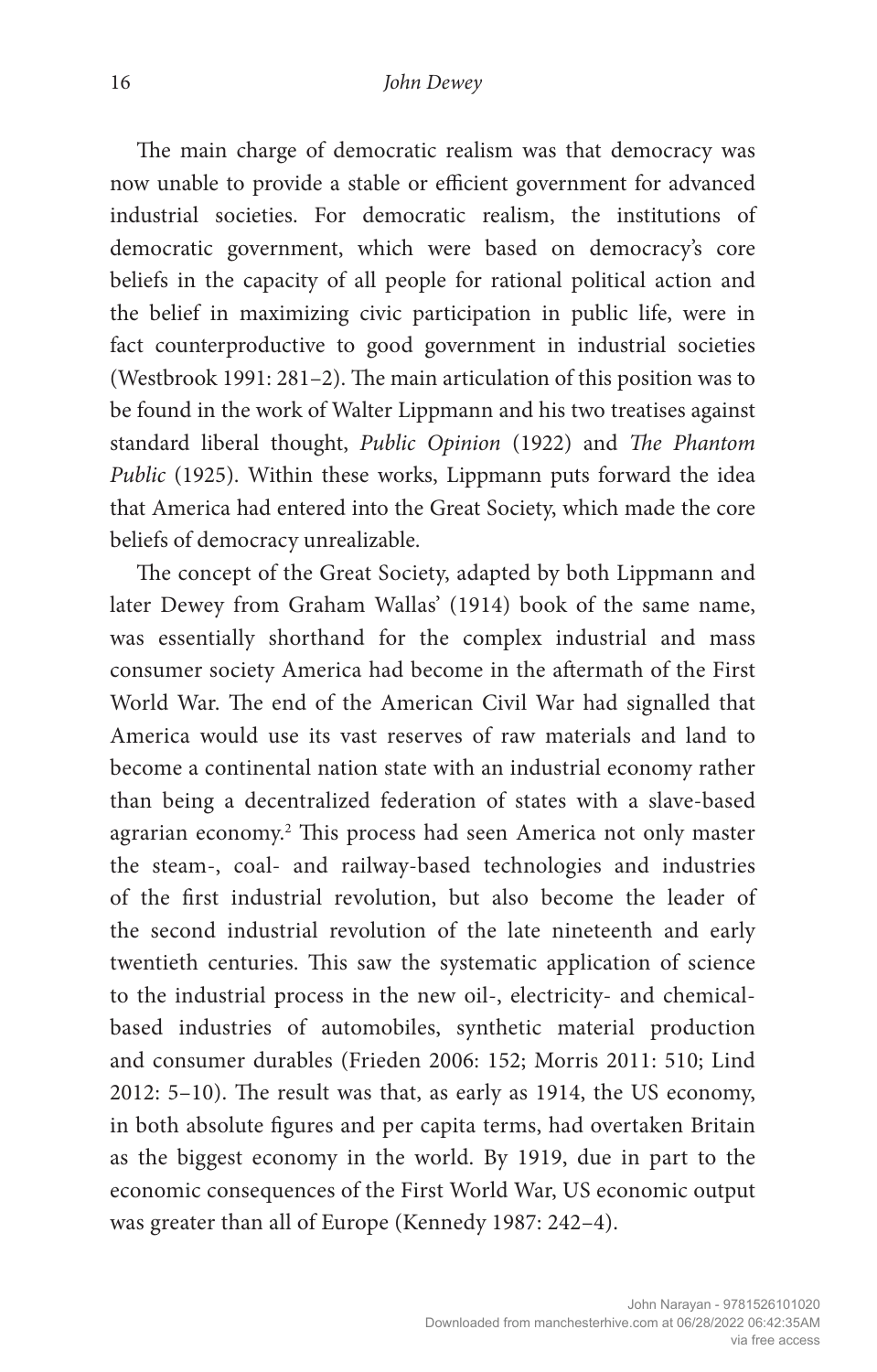Dewey argued that the Great Society's improvements in industrial production, travel and transportation (railways, cars), media (radio, newspapers) and communications (telegraph, telephone) not only eliminated distance as an economic and social factor but also created 'interaction and interdependence' on an unprecedented complex and wide scale (LW2: 307). In industry, for example, the new corporations of 1920s America such as General Motors, Ford and General Electric did not just produce oligopolistic industries but had become vertically integrated entities. Such vertically integrated corporations and the widespread use of electricity, cheaper steel production, the chemical industry and the advent of the assembly line thus delivered mass industrial production.3

The move from an agrarian to such an advanced capitalist society had essentially brought about massive changes in the day-to-day life of Americans. The revolution in corporate structure and industrial production, which saw consumer durables such as cars, radios and refrigerators become the driving force of economic growth, had seen a concomitant revolution of mass consumption. And as productivity soared, the prices of consumer durables dropped. Ford's Model T, for example, reduced in price from \$700 (US) in 1910 to \$350 (US) in 1916 and by 1916 it took only six months for the average American to earn enough money to buy one. By 1929, Americans were driving some 26 million cars or trucks. And this is to say nothing of the 20 million phones installed by 1930, new public highways and railway lines, the advent of chain stores and modern advertising, radio set sales, electric stoves and heaters, consumer credit and the fact that by 1924 one could even buy sliced bread (Leuchtenburg 1993: 178–202; Frieden 2006: 62–3, 155–72).

For writers such as Lippmann, the emergence of the Great Society created a far too complex industrial and corporate environment for a normal citizen to exercise rational political judgement about how such a society should be governed. For Lippmann the common citizen was being driven along by industrial innovation and expertise that they could not grasp and was also distracted by mass consumption. As a result,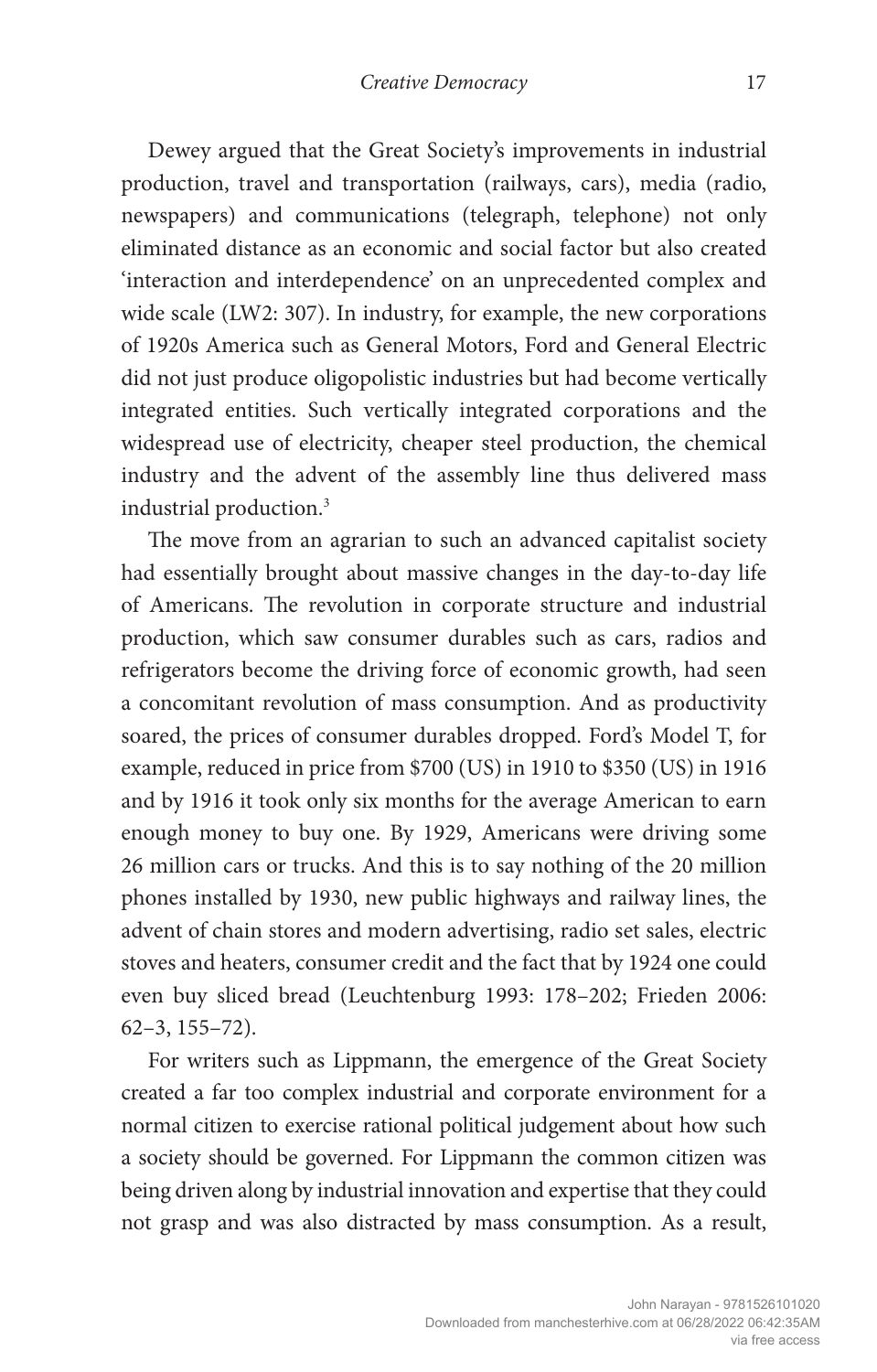modern citizens were incapable of grasping their immediate present, their own interests and essentially living in a world they 'cannot see, [do] not understand and [are] unable to direct' (Lippmann 1925: 4). The democratic goal of maximizing the civic participation of all citizens in public life was thus simply 'bad only in the sense that it is bad for a fat man to try to be a ballet dancer' (Lippmann 1925: 29). The only solution, argued Lippmann, was for normal citizens to give up the concept of selfrule and move towards a system of elitism, whereby experts who are in a position to grasp the complexities of the Great Society would create and enact social policy. In this context, citizens would only play the role of siding with or against different elites, playing no role in policy formation and simply voting for the 'Ins when things are going well and the Outs when things are going badly' (Lippmann 1925: 126).

In Dewey's eyes, the attacks upon democracy by communism, fascism and democratic realism were bound to fail miserably or end up in violence and bloodshed. Quite simply, democratic realism's quasi-Platonism and communism and fascism's authoritarianism, which held experts or rulers as the only ones capable to enact policies that would be wise and beneficial to the common good of society, contradicted the historical record. The emergence and practice of democracy itself had shown that it is only through wide consultation and discussion that wider social needs and common goods are uncovered. As Dewey colourfully put it, the man '…who wears the shoe knows best that it pinches and where it pinches, even if the expert shoe maker is the best judge of how the trouble is to be remedied' (LW2: 364). To subsequently remove the input of the masses and leave government policy to an elite was to create a class closed off from the knowledge of the needs that they were supposed to serve. Dewey therefore feared that rule by an elite group in which the masses could not express their needs would resemble an oligarchy managed in the interests of the few rather than the many. And as Dewey reminded his readers, such fears were not mere abstractions when history patently highlighted how the '…world has suffered more from leaders and authorities than from the so-called folly of masses' (LW2: 365).<sup>4</sup>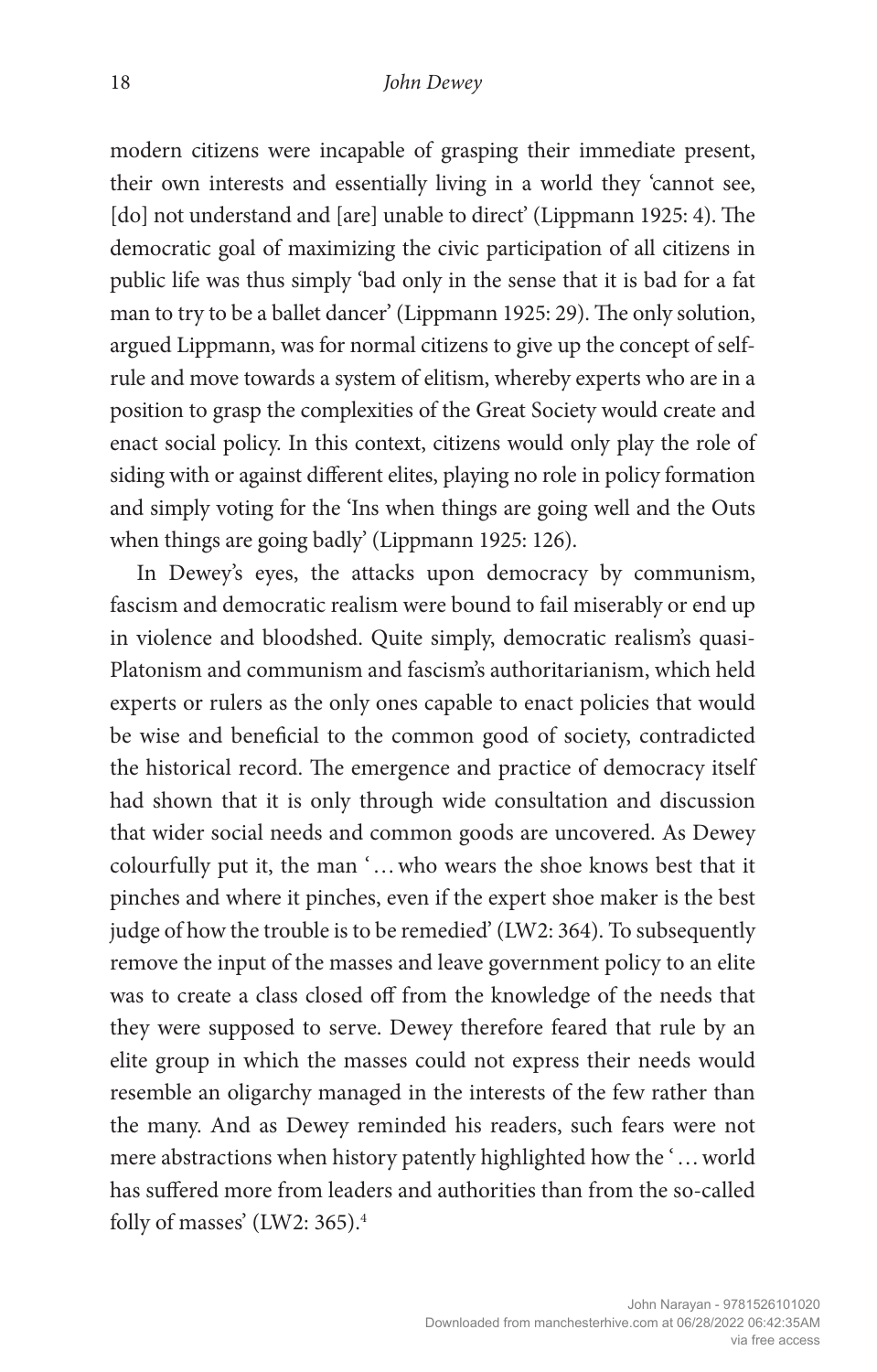*The Public and Its Problems* is thus best seen as attempting to walk along the path that Dewey believed the far Left and Right in Europe and democratic realism in America shed light upon but refused to travel: the contemporary problem of democracy within the Great Society. Moreover, Dewey sets himself the goal of answering the question that he believed Lippmann and others hastily skimmed over by rendering the masses innately incapable of civic organization: Why is the contemporary public seemingly unable to intelligently perform the tasks that democracy requires of them? To accomplish this, Dewey embarks upon two interrelated tasks within *The Public and Its Problems*. The first task, which I examine below, involves Dewey reconstructing the concept of democracy as a form of 'creative democracy', simultaneously redefining the political concepts of the 'state', 'public', 'government' and ultimately 'democracy' itself. As I outline in Chapter 2, this task saw Dewey stretch those concepts beyond the remit of the nation state. The second task, which we will discuss in Chapter 3, involves the examination of why the democracy of Dewey's present within the Great Society bore a poor resemblance to his own vision of democracy as a way of life.<sup>5</sup>

## Problematic states and their problematic publics: The futility of state theory

It was Dewey's belief that the meaning of democracy and the justification for its practice had seemingly become lost in the hubris of democratic realism. In the journey to reconstruct and redefine the concept of democracy, Dewey initially returns to another, if not the most, perennial question of political philosophy: What is the origin and nature of the state? In reference to what he believed were prior flawed theories of the state, from the works of Aristotle through to and beyond Hegel, Dewey cautions his readers that the 'moment we utter the words "The State" a score of intellectual ghosts rise to obscure our vision' (LW2: 240).

This obfuscation, Dewey contended, arose because theories of the state resorted to mythological 'state-forming forces' or 'political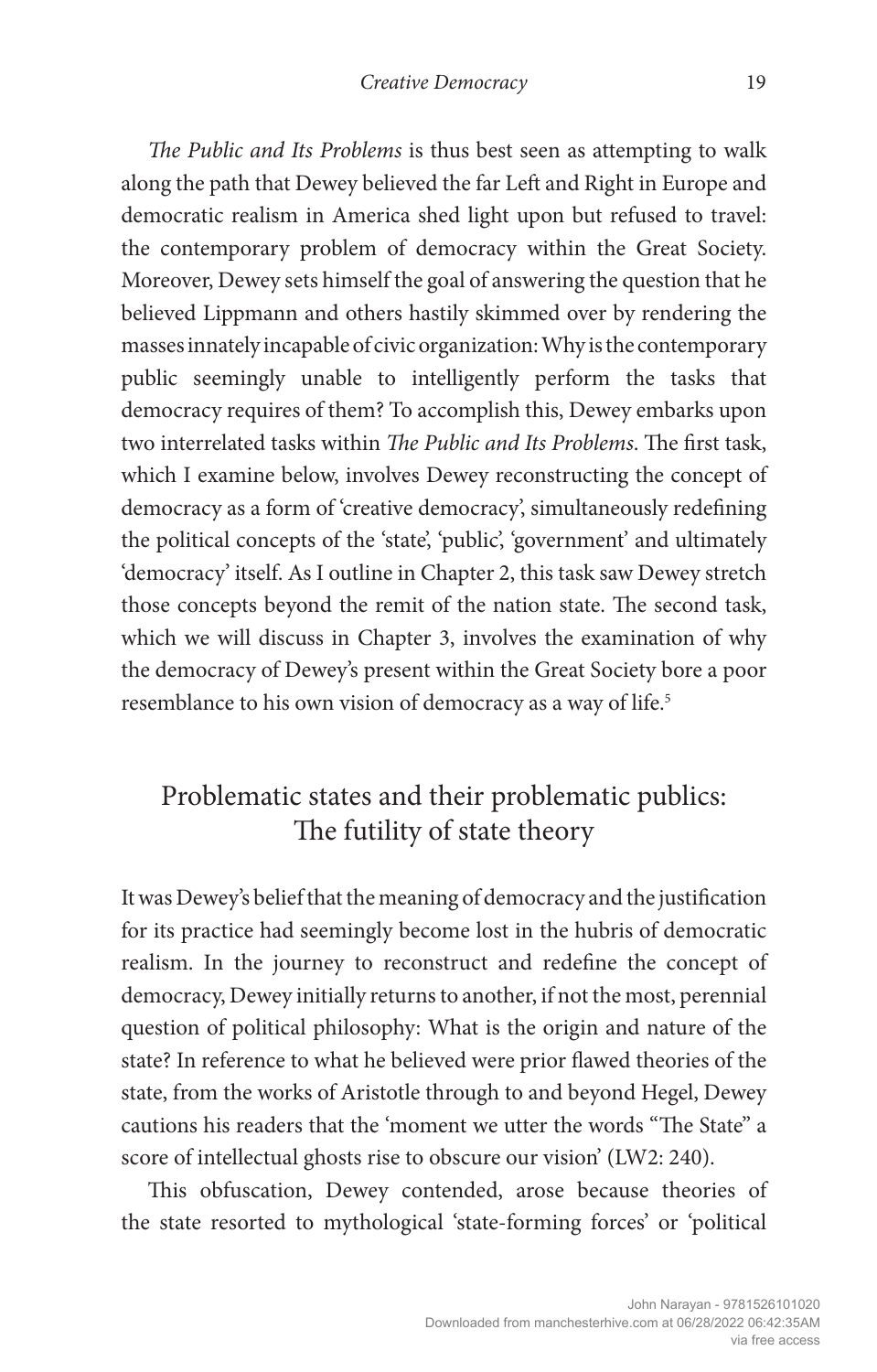instincts' to explain the state and its functions. For example, Aristotle's claim that man by nature is an animal that lives in a state and Social Contract Theory's claim that the state emerges after a fictional state of nature tell us nothing about how actual states come into being or why states take on different forms at different points in history. Such theories merely repackaged the outcome of a given social process (Greek City State/Liberal Democracy) as its cause and reduplicated it in '…a so called causal force the effects to be accounted for.' Ultimately, Dewey charged, that such theories hold no more explanatory value than the statement that opium had sleep-inducing effects because of its 'dormative powers' (LW2: 240–1).

Following his dismissal of the explanatory value of prior theories of the state, Dewey begins his own analysis of politics – its institutional forms and practices – from the very empirical starting point he believes the aforementioned theories neglect: the history of human activity and its consequences (LW2: 243). Building upon his prior engagement with Darwin's theory of evolution and the psychology of William James, Dewey puts forward an argument for the social nature of both the self and morality. The foundation of this argument is that like all objects within nature, human beings exist in an environment where 'conjoint, combined, associated action is a universal trait of the behaviour of things' (LW2: 257). What we take to be human nature or what we take to be the human 'self' is said by Dewey not to be an immutable property or instinct which individuals then utilize to interact with their environment, but rather an entity which is produced as the outcome of the interaction of the human organism with its environment.<sup>6</sup>

This interaction of the human organism with its environment takes place through what Dewey denotes as *habits*, which 'bind us to orderly and established ways of action' (LW2: 335).<sup>7</sup> In this sense, habits are not simply recurrent or routine ways of behaving but rather acquired predispositions or modes of response, which generate ease, skill and interest when individuals interact with their environment:

For we are given to thinking of a habit as simply a recurrent external mode of action, like smoking or swearing, being neat or negligent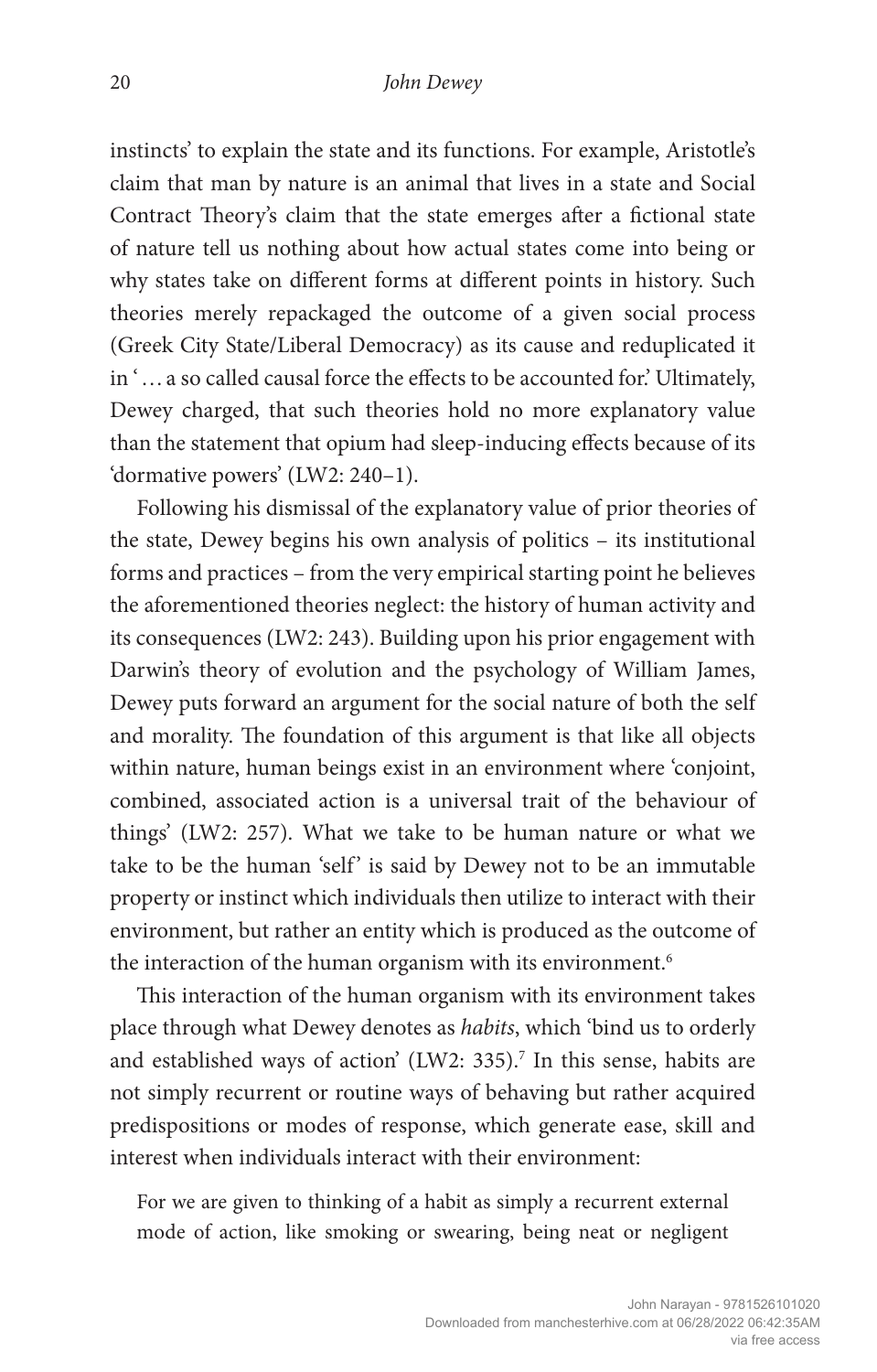in clothes and person, taking exercise or playing games. But habit reaches even more significantly down into the very structure of the self; it signifies a building up of and solidifying of certain desires; an increased sensitiveness and responsiveness to certain stimuli, a confirmed or impaired capacity to attend to and think about certain things. Habit covers in other words the very make up of desire, intent, choice, disposition which gives an act its voluntary quality. (LW7: 170–1)

The important point to consider here, however, is that we do not simply create our habits out of thin air, but rather acquire and learn our habits from what Dewey calls 'social customs'. Much like the language we speak, individuals inherit and form their personal moral habits from the uniformities, habits or set ways of conduct of the respective social groups they are born into or are associated with throughout their lives. From birth onwards individuals find that established social customs, which saturate such habits with meaning, are taught and transmitted to them through the associated life they have with other humans (MW14: 43–52). As Dewey points out, the sailor, miner, fisherman and farmer think about their actions, but their thoughts fall within the framework of accustomed occupations and social relations. What an individual actually is as a self – that is, how an individual thinks and acts – is ultimately dependent upon the nature and movement of their associated life (LW5: 275).

These habits and customs are structured through what Dewey calls a society's 'cultural matrix'.<sup>8</sup> The idea of a 'cultural matrix' thus corresponds to a society's socio-economic, technological and intellectual (religion/ science/philosophy/politics) practices, which determine the associative relations (occupations, family structures and geographical links) and the meanings (habits/customs) attached to those associated relations by various social groups (LW12: 481–2). As such, a society's cultural matrix provides an:

…inalienable and ineradicable framework of conceptions which is not of our own making, but given to us ready-made by society – a whole apparatus of concepts and categories, within which and by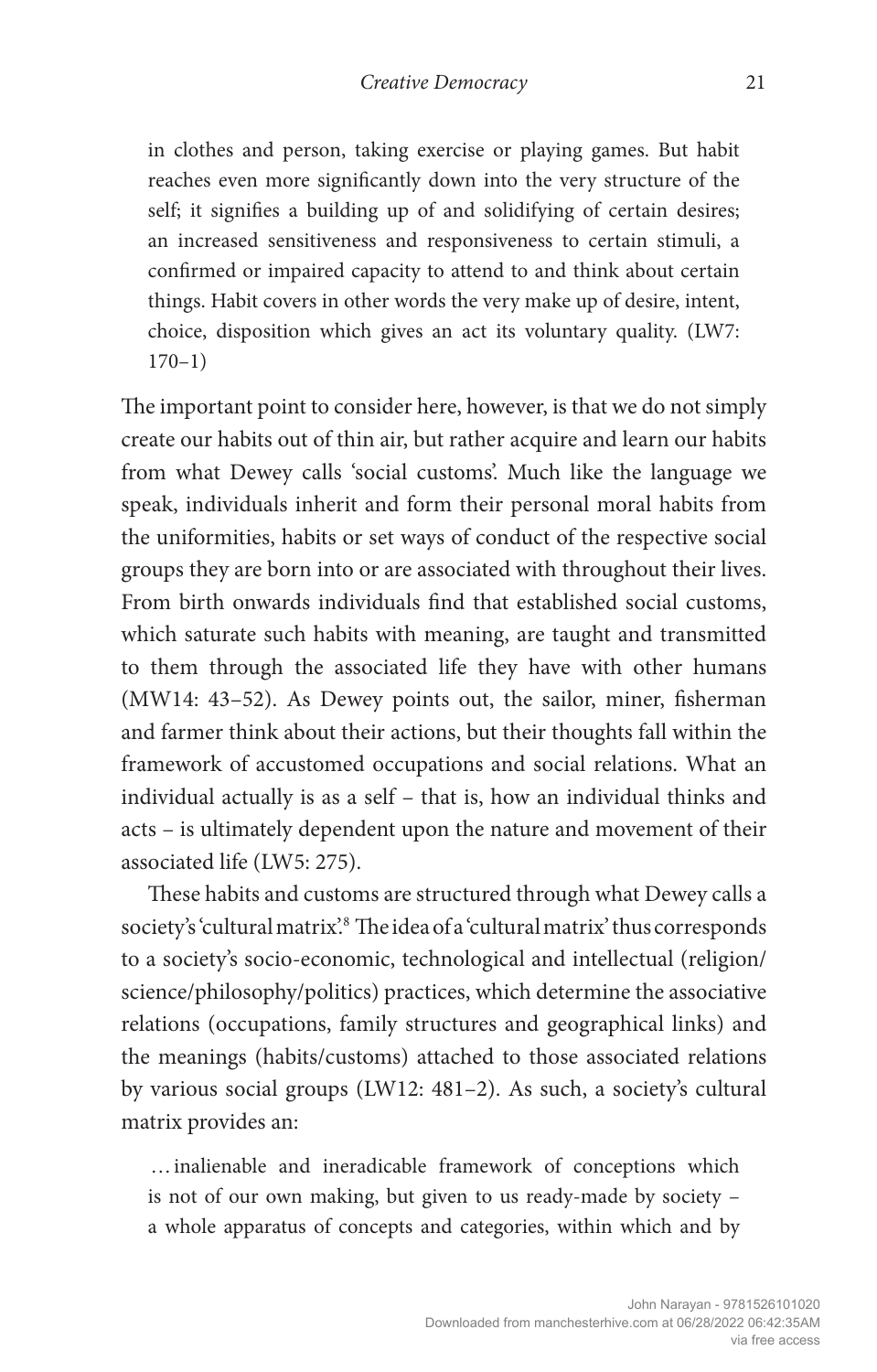which individual thinking, however daring and original, is compelled to move. (LW12: 482)

It may be tempting to think from the above that Dewey assigns priority of society over the individual and that the individual is only an expression of society. However, Dewey's point is that the human self is produced through pre-existent associations and the social customs of other humans not society at large (M14: 44, cf. Gouinlock 1972: 105–6). This does not discount that social customs can stretch across society but such a subtle distinction highlights how societies are not uniform but rather pluralistic entities:

Society is one word, but many things. Men associate together in all kinds of ways and for all kinds of purposes. One man is concerned in a multitude of diverse groups, in which his associates may be quite different. It often seems as if they had nothing in common except that they are modes of associated life. Within every larger social organisation there are numerous minor groups; not only political subdivisions but industrial, scientific, religious, associations. There are political parties with differing aims, social sets, cliques, gangs, corporations, partnerships, groups bound closely together by ties of blood, and so in endless variety. In many modern states, and in some ancient, there is great diversity of populations, of varying languages, religions, moral codes and traditions. From this standpoint, many a modern political unit, one of large cities for example, is a congeries of loosely associated societies rather than an inclusive and permeating community of action and thought. (MW9: 87–8)

At any given synchronic moment within a cultural matrix, there exist individuals and groups who share different associated relations and different habits and different social customs. Indeed, Dewey suggests, that the more complex a society's cultural matrix, the more likely it is to include individuals who possess habits that are informed by differing or even conflicting patterns of social customs (MW14: 90).

The ability of a society's cultural matrix to produce groups with different or even conflicting habits and social customs revealed for Dewey that morality, when taken as defining acceptable parameters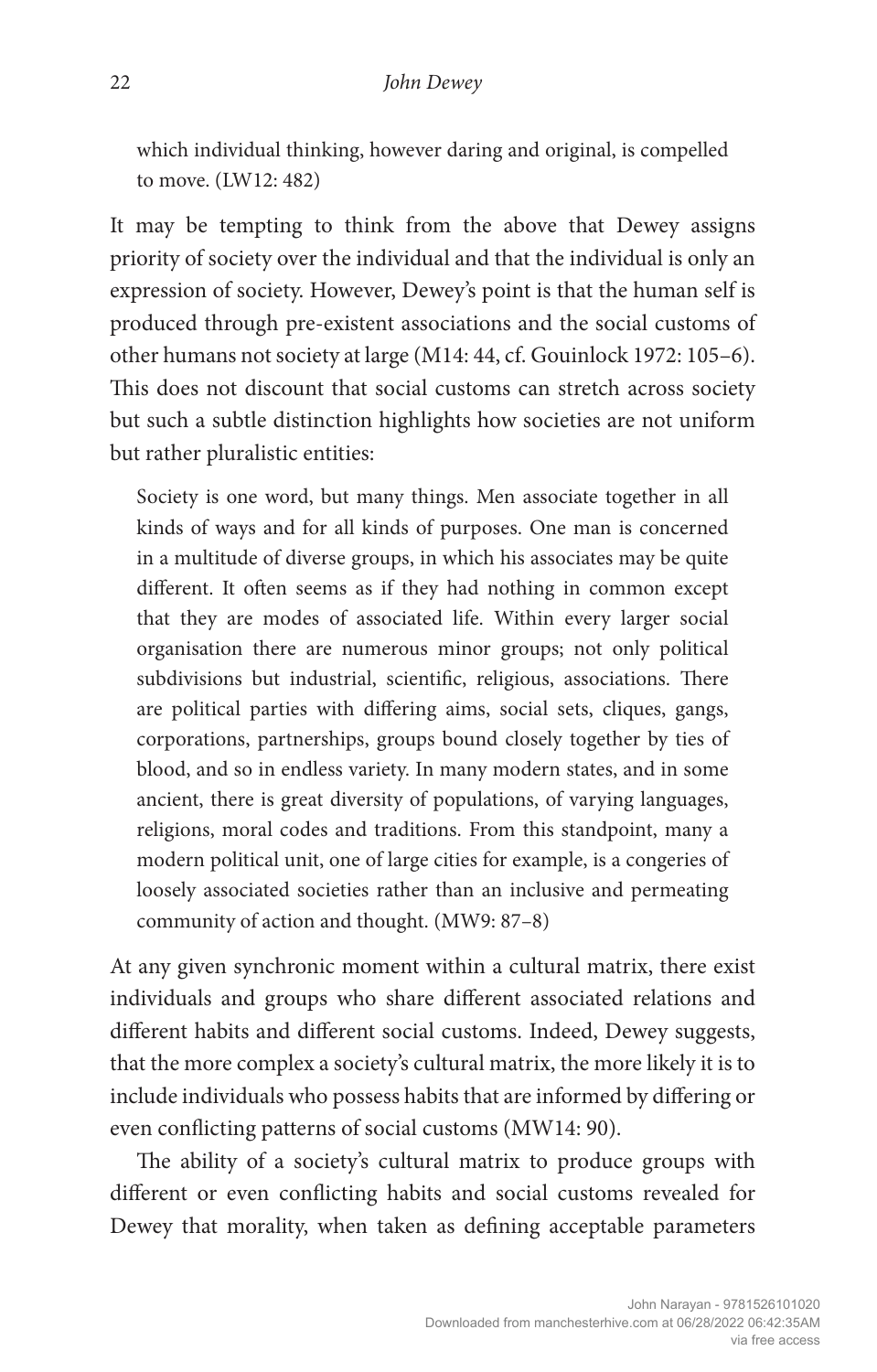of both individual behaviour and behaviour between individuals and groups within society, is also a socially determined activity. Whilst all humans form associations with and are formed by associations (habits/ social customs) with natural objects and other human beings within a cultural matrix, it is also the case that all human action has possible consequences for other natural objects and other human beings who share in association or who inhabit the same society:

Some activity proceeds from a man; then it sets up reaction in the surroundings. Others approve, disapprove, protest, encourage, share and resist…Conduct is always shared; this is the difference between it and a physiological process. It is not an ethical 'ought' that conduct *should* be social. It *is* social, whether bad or good. (MW14: 16)

Importantly, however, Dewey contends that what separates human associations from that of natural objects, such as assemblies of electrons, unions of trees, swarms of insects, herds of sheep or constellations of stars, is the ability of humanity to intelligently perceive, reflect upon and subsequently plan to secure certain consequences and avoid others (LW2: 243, 250, 257). This ability of humans to intelligently perceive the consequences of associated action is structured around two kinds of consequences: those that directly affect individuals engaged in a transaction of associated behaviour and those that indirectly affect individuals beyond those immediately concerned in the transaction.

Within this distinction, Dewey finds the germ of the distinction between conceptions of private and public transactions. Transactions where the consequences of action were confined, or thought to be predominantly confined, to those directly engaged in such associative behaviour are said to be private. Transactions where the consequences are perceived to be extensive, enduring and serious for persons beyond those immediately engaged in such transactions are said to be of a public disposition. However, Dewey refines his position further by stating that this distinction was ultimately drawn on the scope and extent to which consequences were deemed important by a society to warrant control, whether through inhibition or promotion. In essence,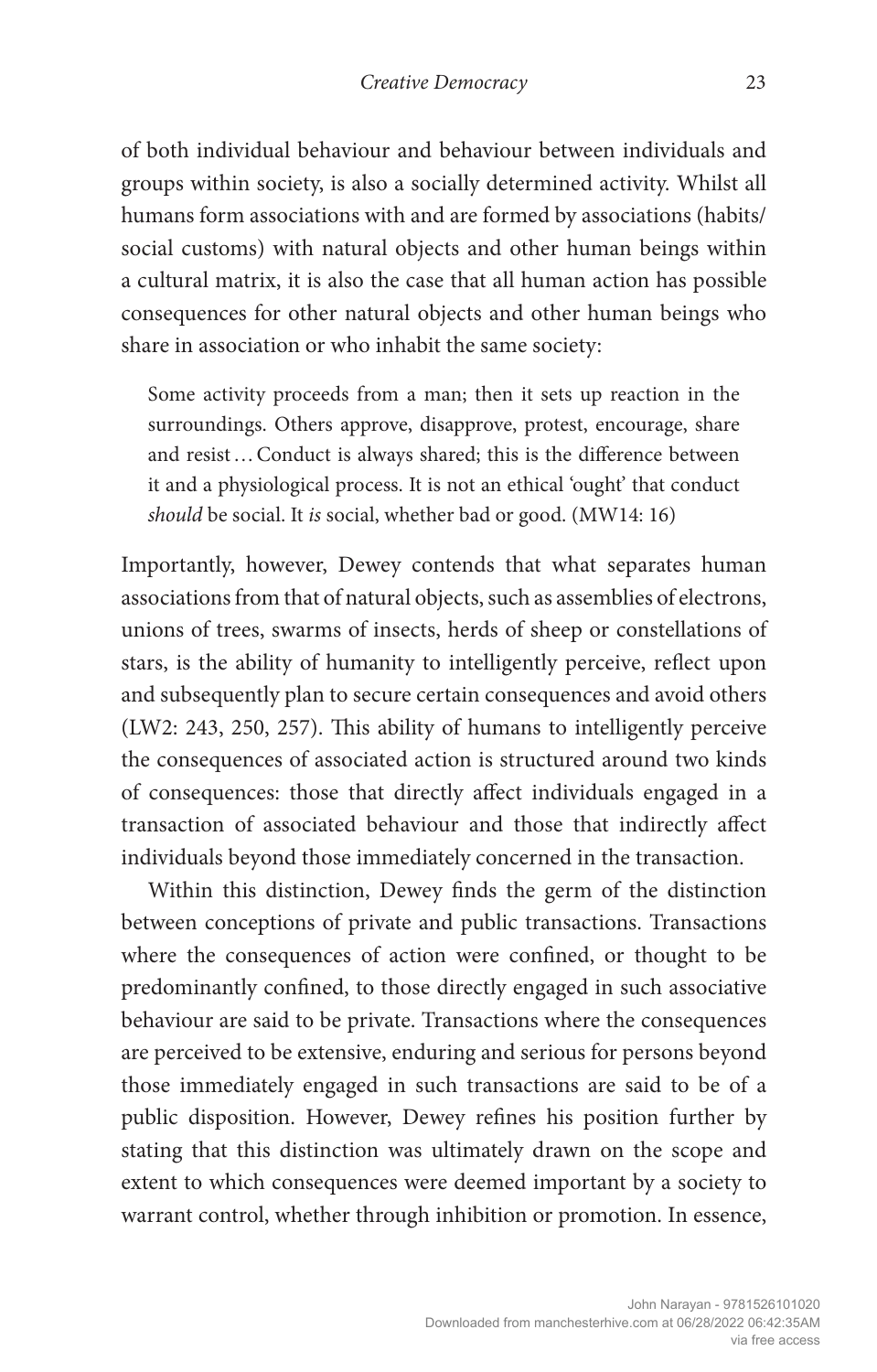all private transactions of associative behaviour have the propensity to become public when they are perceived to have extensive, enduring and serious consequences for others beyond those directly engaged in them. As such, there is no domain of activities that is intrinsically private (LW2: 243–5, 252–3).9

It is within the distinction between private and public transactions that Dewey finds the key to the origins of the 'nature and office of the state', arguing that the perception of public transactions leads to emergence of what he calls a 'Public' and subsequently the founding of a state. In Dewey's sense of the term, a public comes into existence when persons, having become conscious of and sufficiently affected by the consequences of associative behaviour (habits) to deem it unacceptable, form a collective group or movement with a common interest in having such consequences systematically controlled or cared for (LW2: 245, cf. 52–3, 260). However, such a public faces a dilemma due to the fact that the very consequences that call forth a public expand beyond those directly engaged in such associative behaviour.

The regulation of such consequences cannot be conducted by the primary groupings involved in the respective associative behaviour in the first place (although self-organization by a group to regulate its activities is also an important phenomenon). Consequently, in organizing themselves to deal with such indirect consequences, such a public creates special agencies and appoints officials such as legislators, judges and executives (which might include members of a public acting as citizens) to regulate behaviour and protect (through laws, rights and establishment of practices) their interests. These officials and special agencies, argues Dewey, are what we nominally call government and help bring forth a state. However, as Dewey is at pains to point out, the state does not solely consist of the inaugurating of government or the rise of a public but rather it is the political organization of the public through government:

The lasting, extensive and serious consequences of associated activity bring into existence a public. In itself it is unorganised and formless. By means of officials and their special powers it becomes a state. A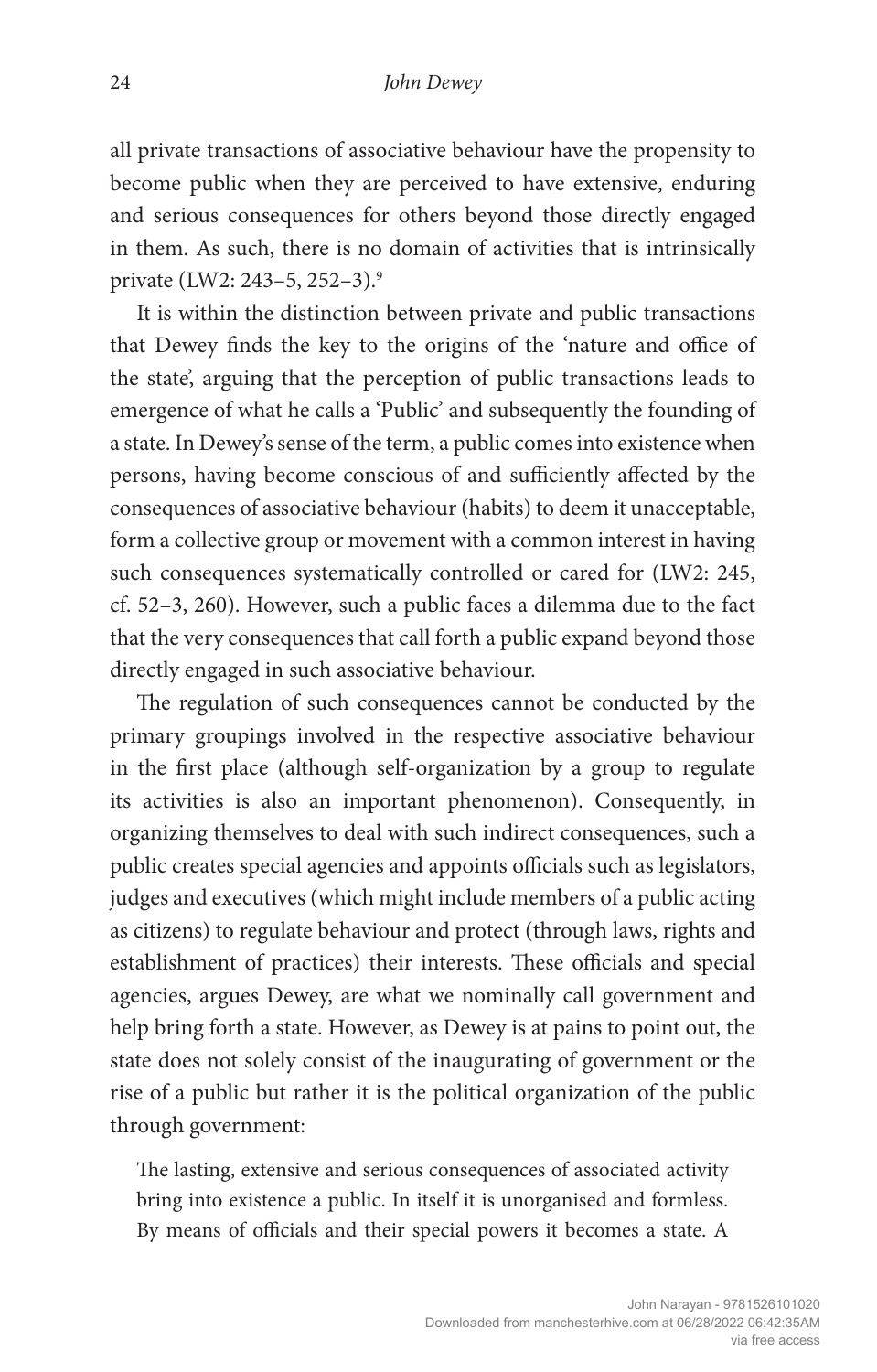public articulated and operating through representative officers is a state; there is no state without a government, but also there is none without a public. (LW2: 277, cf. 245–57, 260)

The central premise of Dewey's conception of the state is its foregoing of any attempt to find the true nature or essence of the state in order to embrace an anti-essentialist view of the state. In this sense, Dewey argues that after the formation of a state through the political organization of a public, its functions (governmental practices, parameters and composition) are themselves prone to changing in character and tone due to the changing historical conditions of associative behaviour and the rise of new publics. In simple terms, Dewey argues that the state possesses a historical relativity of form and function rather than a static and enduring nature.<sup>10</sup>

The reason for this historical relativity of state form and function, Dewey suggests, involved the fact that the consequences of associative behaviour are linked to a society's cultural matrix and the historical propensity for the properties of a society's cultural matrix to change (Dewey, LW2: 263). A cultural matrix, Dewey contends, is itself always open and prone to change due to socio-economic and technological transformation, migration, exploration or wars that modify preexisting associations or create new associations (habits/customs) and consequences. At the same time, the very perception or meaning attached to the consequences of associated behaviour and the best methods to deal with such consequences can itself shift in terms of a change in intellectual habits. For instance, scientific discoveries or the emergence of a new political paradigm may radically alter how people approach the consequences of associated behaviour (LW2: 263–5, cf. 254–5, 278–9). On the back of this, Dewey stresses that change in a cultural matrix, what we can also call societal change, is a historical fact, which injects perpetual and potentially revolutionary change in multifarious and different marks of intensities across the various relations of associative behaviour within a society (LW11: 41).<sup>11</sup>

As such, Dewey's concept of a public does not denote a static and homogenous body of people but rather plural and ever-changing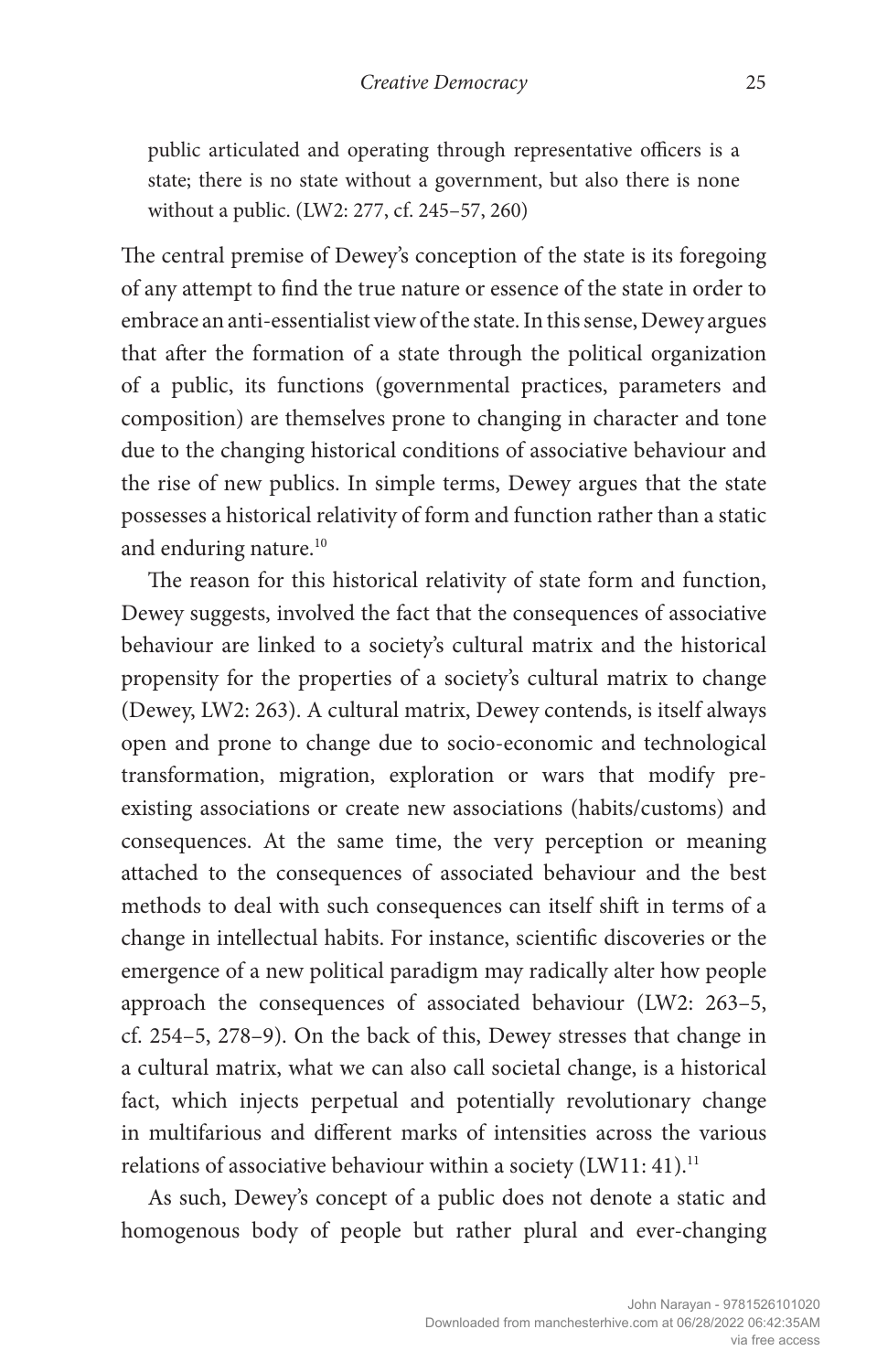publics brought into existence in reaction to changes in a society's cultural matrix and the consequences of associated behaviour.<sup>12</sup> On a synchronic level, publics are plural, ranging in size, strength and interests due to the variety of associations, habits and social customs a cultural matrix puts into practice and the perceptions of consequences a cultural matrix provides (LW2: 254–5). For instance, if one considers issues such as animal rights, immigration, homosexuality, women's equality or welfare provision, it is clear that at any one moment in time there are potentially multiple publics with their own agendas and interests, who may or may not support another public's cause.

A person may belong to many different publics, based on how they are subjected to or perceive the consequences of associative behaviour. No two publics are therefore likely to ever have the same membership but a public may possibly possess members from other publics. In turn, because publics are differentiated by the associative behaviour invoked by the contours of material culture, publics may even be constructed in response to other publics. It is quite often the case, for example, that some publics hold interests and ideas of how the state could manage such interests, which other publics may find inherently unreasonable or even dangerous because they conflict with their own interests and values. Consequently, there is, Dewey stresses, often room for dispute or conflict between the interests of differing publics (LW2: 275, 354, cf. LW11: 56).

On a diachronic level, publics also come into existence and pass out of existence in response to the variety of associations a cultural matrix puts into practice and the perceptions of consequences a material culture provides. Publics may not only continue on from and modify the interests from where previous publics left off (e.g. religious/ socialist/feminist movements) but may be entirely original movements whose values and interests differ markedly from publics that precede them. All publics, however, emerge within a strategic context where the state and its institutions of government bear the hallmarks of the interests of previous publics. For example, new publics engendered by new conditions in material culture have often found that their inherited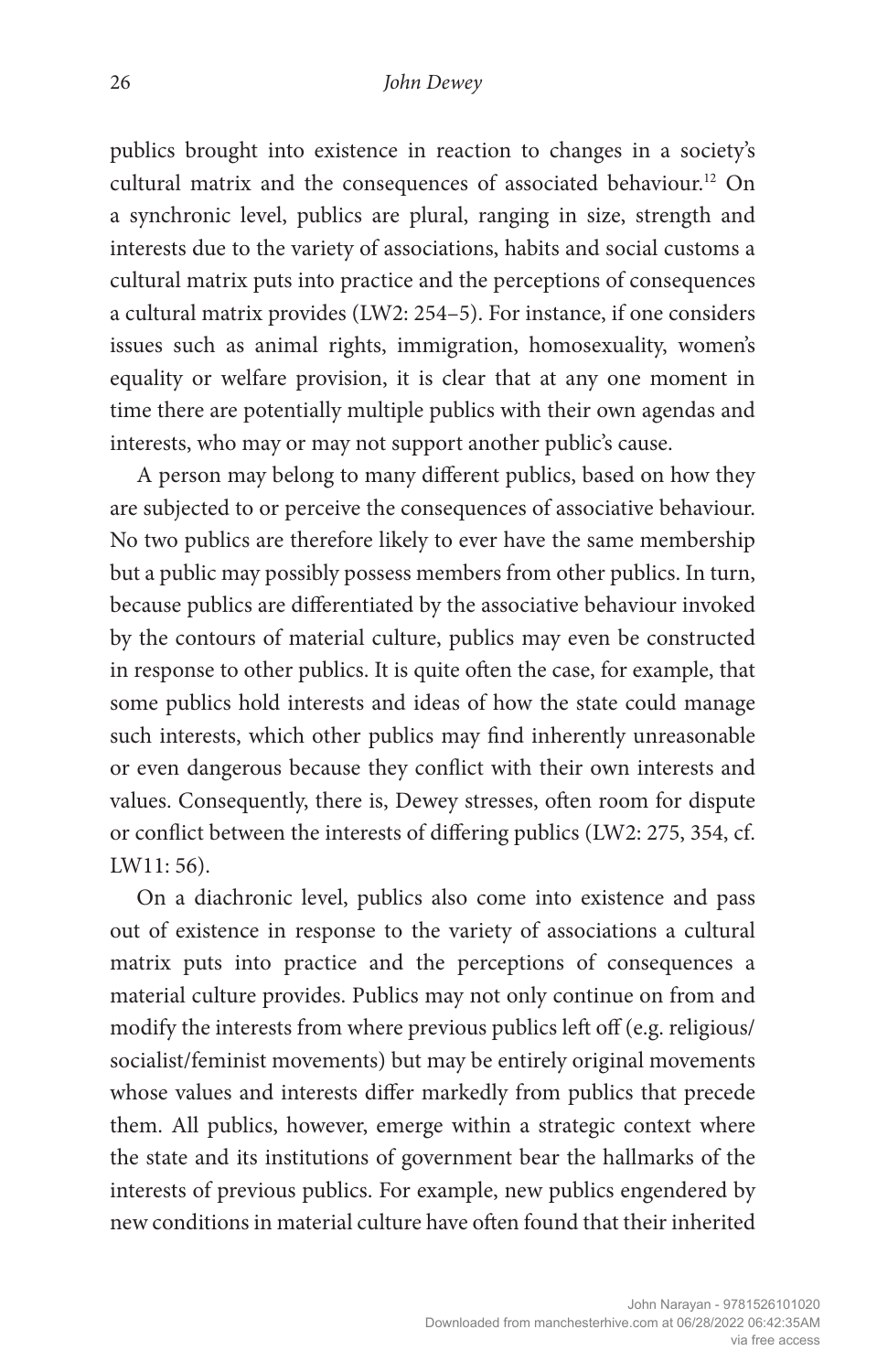institutions, beliefs and traditions of government, which reflect the interests of older publics, suffer from a cultural 'lag' and are unfit to meet their needs (LW2: 255, cf. LW13: 97, LW11: 54, LW12: 82–3).

New publics will therefore often seek to modify the institutions and officials of government to suit their present interests and consequently modify the nature and functions of the state (LW2: 255).13 This may include fundamentally changing the nature and functions of a state as it has been laid down by previous publics, such as those that founded the state in the first place. In turn, the modification of the state's institutions of government, through changing the nature of associative behaviour and creating new forms of cultural norms and values, will affect and modify a society's cultural matrix and subsequently provide a new cultural matrix (consequences/perceptions of associative behaviour) for the possible emergence of future publics.

In the light of the perpetual propensity of a cultural matrix to change and call forth synchronically and diachronically differentiated publics, Dewey declares that the state is a historically relative entity whose functions were 'ever something to be scrutinized, investigated, and searched for' and hence remade and reorganized in reaction to the conditions of culture (LW2: 255). Dewey sums up his historicist view of the state by propounding that:

The consequences vary with concrete conditions; hence at one time and place a large measure of state activity may be indicated and at another time a policy of quiescence and *laissez-faire.* Just as publics and states vary with conditions of time and place, so do the concrete functions which should be carried on by states. There is no antecedent universal proposition which can be laid down because of which the functions of a state should be limited or should be expanded. Their scope is something to be critically and experimentally determined. (LW2: 281)

Concluding his examination of the state, Dewey argues that the philosophical preoccupation with an all-encompassing theory of the state's nature had always been a mirage of a goal in the first place. In provisional terms, whilst one could declare that the state was the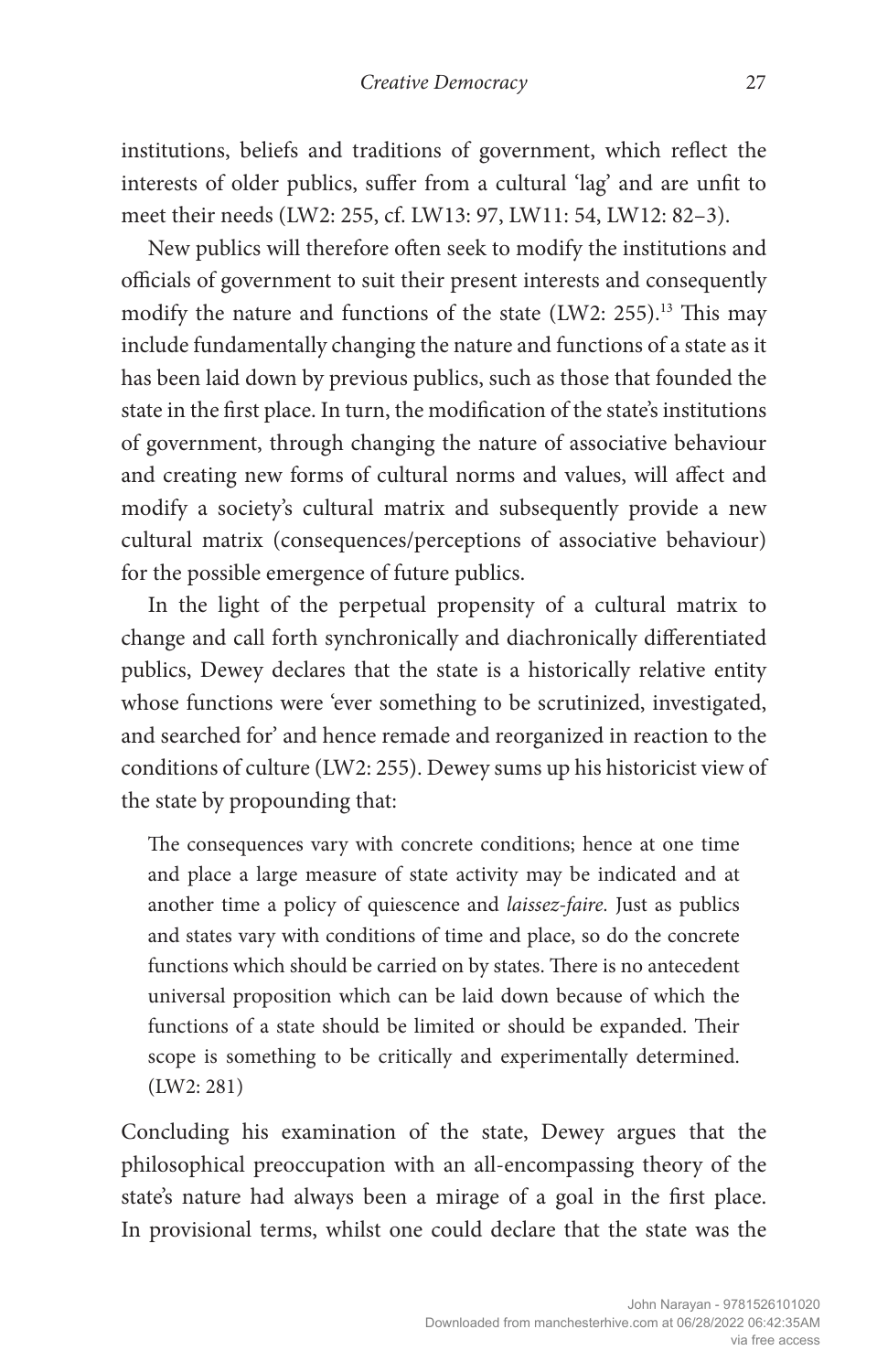political organization of the public via government and that such arrangements had certain historical traits of function, ultimately '…what the public may be, what the officials are, how adequately they perform their function, are things we have to go to history to discover'  $(LW2: 253-6).$ <sup>14</sup>

#### The history of publics and the spectre of violence

The qualification that publics, government and consequently the state are historically relative properties based on the movements of a society's cultural matrix is the cornerstone of Dewey's recasting of the meaning of democracy and the justification for its practice vis-à-vis other forms of political settlement. This gambit involves Dewey initially reminding his readers that historical relativity of the state meant examining the formation of statehood and its evolution in the messy reality of human history. Detached from an appreciation of history, it is quite easy to read Dewey's theory of a state being based on a functional logic of publics emerging and progressively altering the institutions and practices of government in response to the changing conditions of culture.

In this schema, the state's evolution would resemble the progressive role set out for it in pluralist philosophy, whereby the state neutrally arbitrated and included the interests of differing publics, who have similar potential and resources for accessing and modifying the formation of government and state functions. Contra pluralism's vision of the state, however, Dewey pointed out that the very history that highlighted that states evolved via changes in the cultural matrix and the rise of publics also brought home the fact that such an evolution did not necessarily guarantee the 'propriety or reasonableness' of the publics or the political acts, measures or systems which emerged from such a process (LW2: 254).

For instance, Dewey highlights that the intellectual foundations (science/political ideologies) of a cultural matrix do not necessarily provide publics or governments with correct or just perceptions about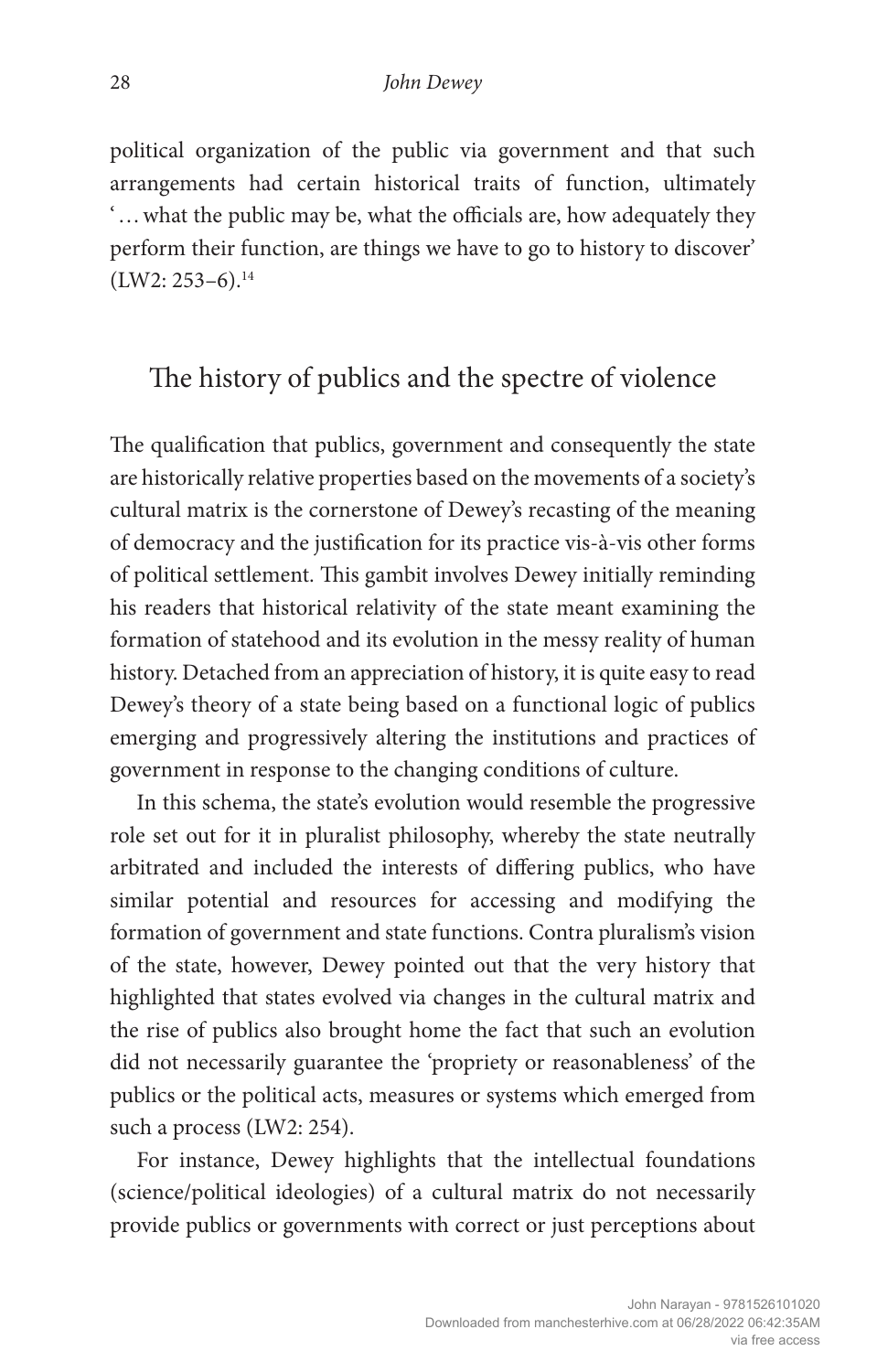associative behaviour. One has only to think about certain ideologies and subsequent government policies towards women, immigrants, non-whites or homosexuals over the eighteenth, nineteenth and twentieth centuries to see that the observation of the consequences of associated human behaviour is open to the same error and illusion as the perception of natural objects. The emergence of a public can also not be equated with an a priori expression of correctness or justness. As highlighted above, publics can emerge in response to other publics or often come into conflict with one another due to incompatible interests. This process itself can lead to the emergence of illiberal or unreasonable publics. Again, one has only to look to history to find how illiberal publics have shaped unjust state formations or even how what we today would call progressive publics, such as the ones that emerged to demand the abolition of New World Slavery and women's suffrage, were opposed by publics who demanded the status quo or even a heightening of illiberal practices. As a consequence, Dewey contends that mistaken prescriptions, based on such false observations or stemming from the wishes of illiberal publics, can consolidate themselves in laws and administrative policies of government creating retrogressive rather than progressive consequences (LW2: 254).

The historical evidence that culture could facilitate incorrect perceptions of associative behaviour or even invoke illiberal publics served to underline for Dewey that publics have rarely been of equal standing in a society. The historical relativity of the state's form revealed not only that other social groups precede the state, but that the state always exists as a 'distinctive and restricted social interest'– an agency whose form and functions are set up to meet the demands and protect the interests of specific publics within specific cultures at specific junctures in history (LW2: 253–4). For example, although states are brought into existence via the emergence of a public there are often other publics who are excluded from forming government in the very act of founding a state.

This process itself normally reflects socially stratified relations between groups within society at that juncture in history. And whilst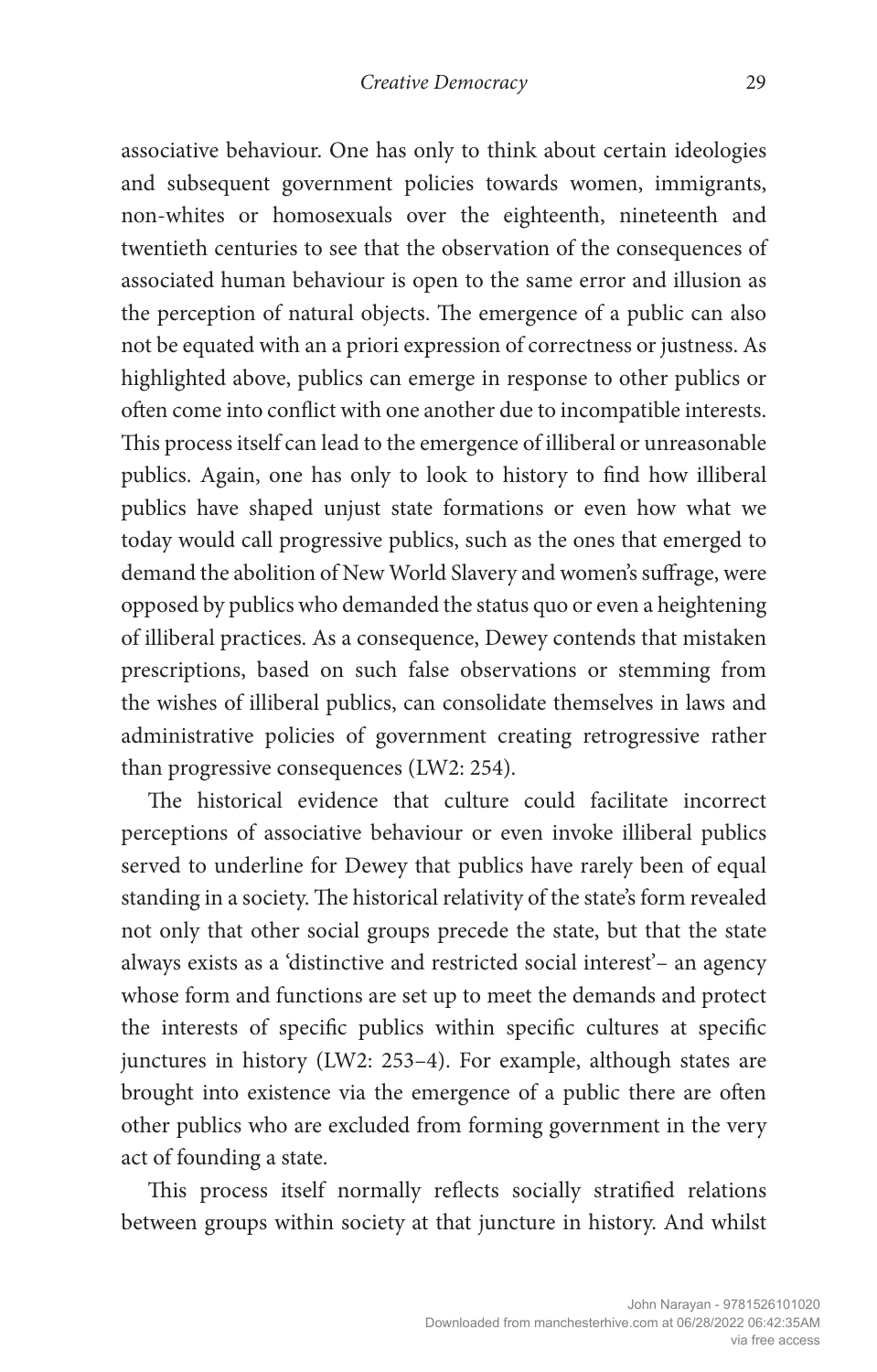the parameters of such social stratification may shift over time due to shifts in power, for example from heredity and lineage to economic class, the power and prestige of government is nearly always held in esteem by dominant groups. Thus, Dewey suggests that the primary task for any public is to achieve such recognition of itself across wider society to give weight to its attempts to modify government and associative behaviour in its interests (LW2: 283). The ability to gain access to the privileges of government has therefore often been distributed through birth into a dominant class, caste, race or gender rather than an ability to govern (LW2: 254, 283–4).15 This has created circumstances throughout history, where various publics and their interests have found themselves excluded, often unjustly and to their detriment, from the very process of the state being rediscovered and remade.

Moreover, Dewey suggests that well-institutionalized states and their incumbent governments, which reflect the interests and often contain members of previous publics, have historically hindered the process of the remaking of the state. This transpires because the needs of newly formed publics often challenge the moral values or interests of the previous public(s) that have shaped the present state and its government. Subsequently, well-institutionalized incumbent states and their governments have historically used the institutions and practice of government to counteract, discredit or suppress the rival interests of new publics. This expulsion of new publics from partaking in the remaking of the state and government has, Dewey contends, often been the catalyst for violent revolution:

The new public which is generated remains long inchoate, unorganized, because it cannot use inherited political agencies. The latter, if elaborate and well institutionalized, obstruct the organization of the new public. They prevent that development of new forms of the state which might grow up rapidly were social life more fluid, less precipitated into set political and legal molds. To form itself, the public has to break existing political forms. This is hard to do because these forms are themselves the regular means of instituting change. The public which generated political forms is passing away, but the power and the lust of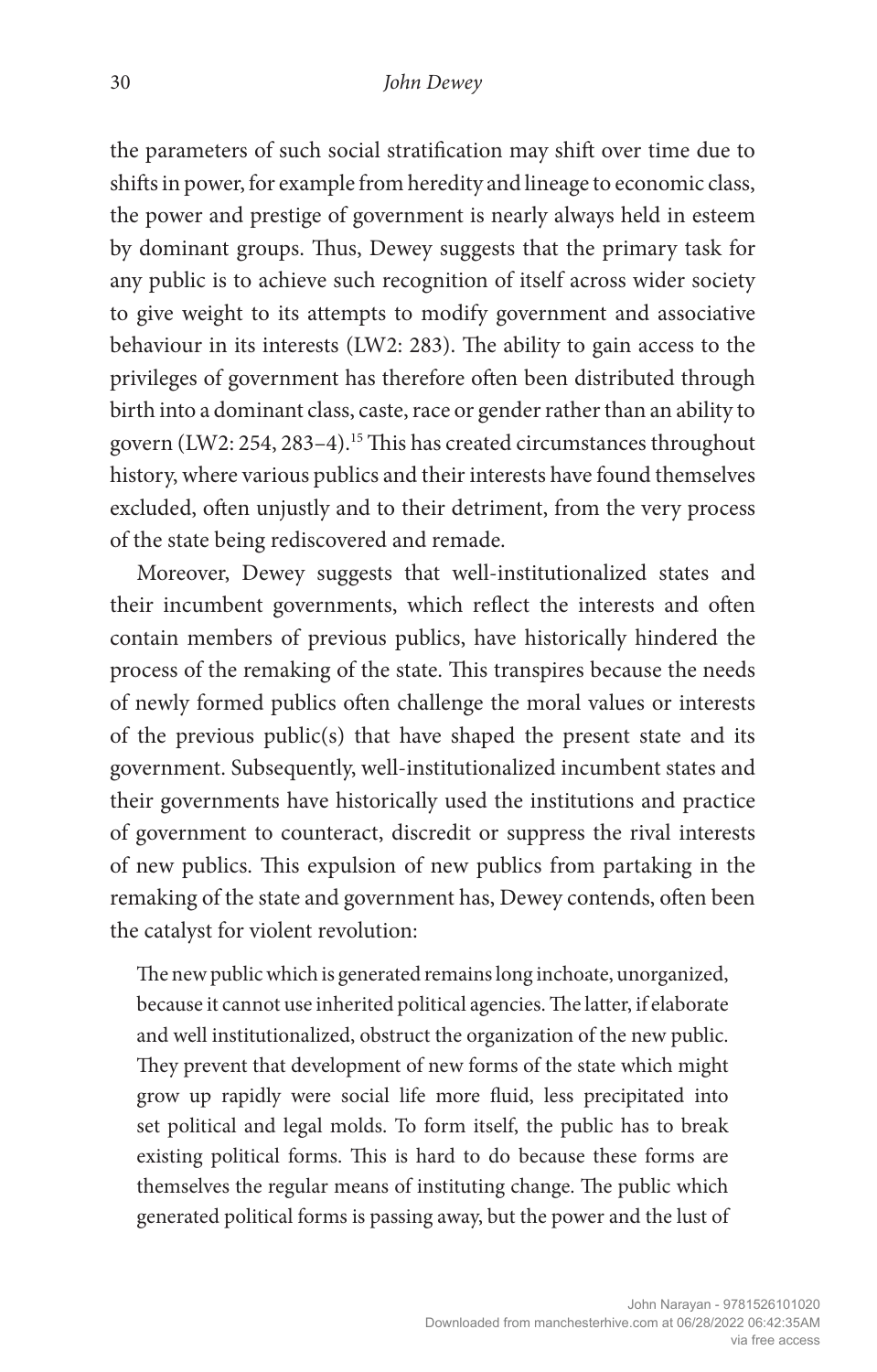possession remains in the hands of the officers and agencies which the dying publics instituted. This is why the change of the form of states is so often effected only by revolution. (LW2: 254–5)

What is of pertinence here is Dewey's belief that the historical relativity of culture and the emergence of new publics translate into a situation where a society is always in a process of transition and hence potential moral conflict. This conflict between the needs of *old experience* and of *new experience*, what we often refer to as *social problems*, is inherently a moral conflict because it concerns what *should be* within a society. Such conflicts, brought about by the events of a shifting cultural matrix, inherently question the values, principles and ends and corresponding social institutions (practices and institutions of government) that should exist at that specific historical juncture (LW13: 151, 184, cf. LW11: 36–7).

All societies, in some form, thus have to come face to face with the dilemma of integrating potentially conflicting moralities of old experience and new experience (Dewey, LW11: 36). However, as the prior notation of the historic propensity of violent revolution makes clear, striking the balance between (or even contemplating integrating the old and the new) has typically been beyond the political wit of humanity. Moreover, Dewey believed that the dilemma of integrating potentially conflicting moralities of old experience and new experience had led some into a belief in the necessity of violent coercive revolution (LW11: 41, 56–61, cf. LW14: 113). On this basis, Dewey concludes that the fundamental problem of political settlement in any society revolves around the question of how to manage social change and mediate potential moral conflict between the old and new experience without the necessity of coercive or violent politics.<sup>16</sup>

#### Making the case for democracy as a way of life

Rallying against democratic realism's caricature of democracy as merely being a set of defunct institutions, whose failings are only outweighed by the erroneous belief in their ability to succeed in the first place,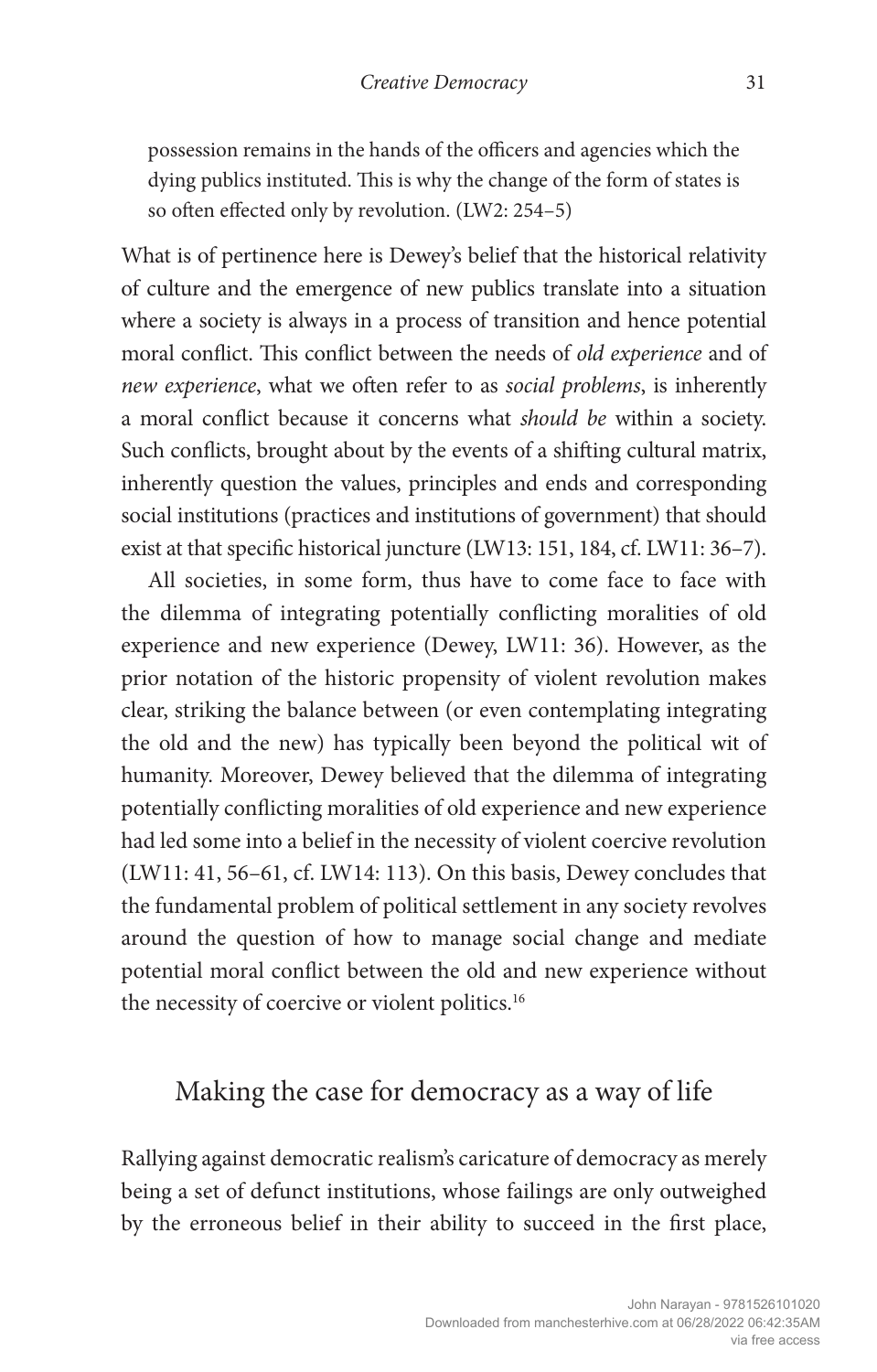Dewey puts forward democracy as the answer to the problem of how to manage societal change and mediate its potential moral conflicts without recourse to coercive or violent politics. In making such a statement, Dewey begins his attempt at deepening, clarifying and ultimately reconstructing the idea of democracy. Although acknowledging the embodiment of the concept in popular suffrage and elected officials, what we commonly call 'political democracy', Dewey contends that the idea of democracy must be separated from its external organs and structure. To reduce democracy to specific institutions or practices is quite simply to miss the fact that democracy is inherently something 'broader and deeper' than such institutions (LW2: 325, cf. LW11: 217 and LW7: 349). This broader and deeper meaning revolves around viewing democracy as the best *method* for establishing and maintaining a society's sense of *community*. And as we shall see, Dewey sees the establishment of community through democracy as paramount to peacefully managing moral conflict as it emerges throughout history (LW11: 56, 182, cf. LW7: 329).<sup>17</sup>

Dewey's reconstructed meaning of democracy is principally exemplified in his demarcation between democracy as a 'way of life' and 'political democracy' as a system of government (LW11: 217, cf. LW2: 325 and LW14: 226). The key to understanding Dewey's conception of democracy as a method for dealing with social change and moral conflict centres around viewing the former as providing the ethical mandate for the constant renewal of the institutions and practices of the latter (LW2: 325, cf. LW11: 182, 218). In its simplest expression, democracy as a way of life represents for Dewey the expression of the democratic ideal or idea (LW7: 348-9, cf. LW2: 327).<sup>18</sup> Underpinned by the Lincolnesque belief that no human is wise enough to rule others without their consent, democracy as a 'way of life' is premised on the necessity for the equal 'participation of every mature being in the formation of the values that regulate the living of men together' (LW11: 217–18, cf. LW13: 294).

The values in question here are the moral values (principles, ends) that justify and inform the social institutions (habits/customs/institutions of the cultural matrix) that influence how individuals both act and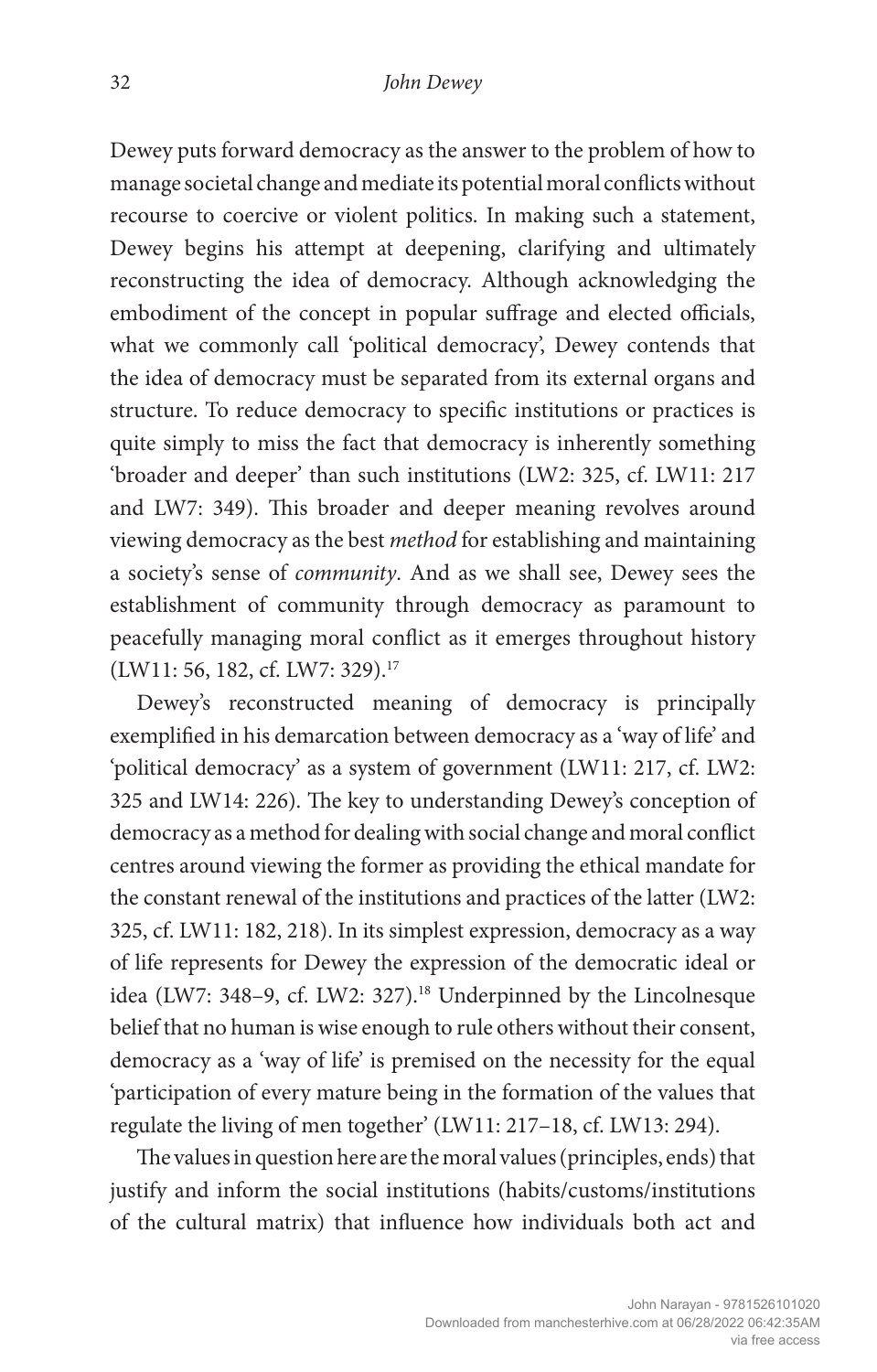relate towards themselves and one another. Within these parameters, democracy as a way of life is best seen as an *ethical commitment* to the principle that those who are affected by social institutions should have a certain share in the production and management of those institutions through contributing to the formation of social policy (proposed reforms of social institutions). Dewey describes this ethical commitment as:

…the opportunity, the right and the duty of every individual to form some conviction and to express some conviction regarding his own place in the social order, and the relations of that social order to his own welfare; second, the fact that each individual counts as one and one only on an equality with others, so that the final social will comes about as the cooperative expression of the ideas of many people. (LW13: 295–6).

What is worth noting here is that such an ethical commitment operates on a balanced notion of an equality of participation and communication in the formation of social policy. On one hand, each individual or a group of like-minded individuals who have grouped together (publics) is taken to be equally affected in quality, if not in quantity, by the social institutions under which they live. All individuals or groups of likeminded individuals, regardless of any native (sex) or artificial (race, class, intelligence, political beliefs) endowments, should subsequently have the chance and opportunity to communicate their own conception of moral value. This fundamentally entails an equality of opportunity to express their own needs and desires, their conceptions of how social life should go on and how the social problems they perceive to exist can be solved via reforming social policy. In short, all individuals or groups should have an equality of opportunity to have their moral values solicited and potentially registered in social policy, so as to secure the social institutions that they believe will bring about the full development of their capacities as individuals (LW11: 219–20, cf. LW7: 349–50).

On the other hand, however, this equality of opportunity to contribute to the formation of social policy is balanced by the recognition of the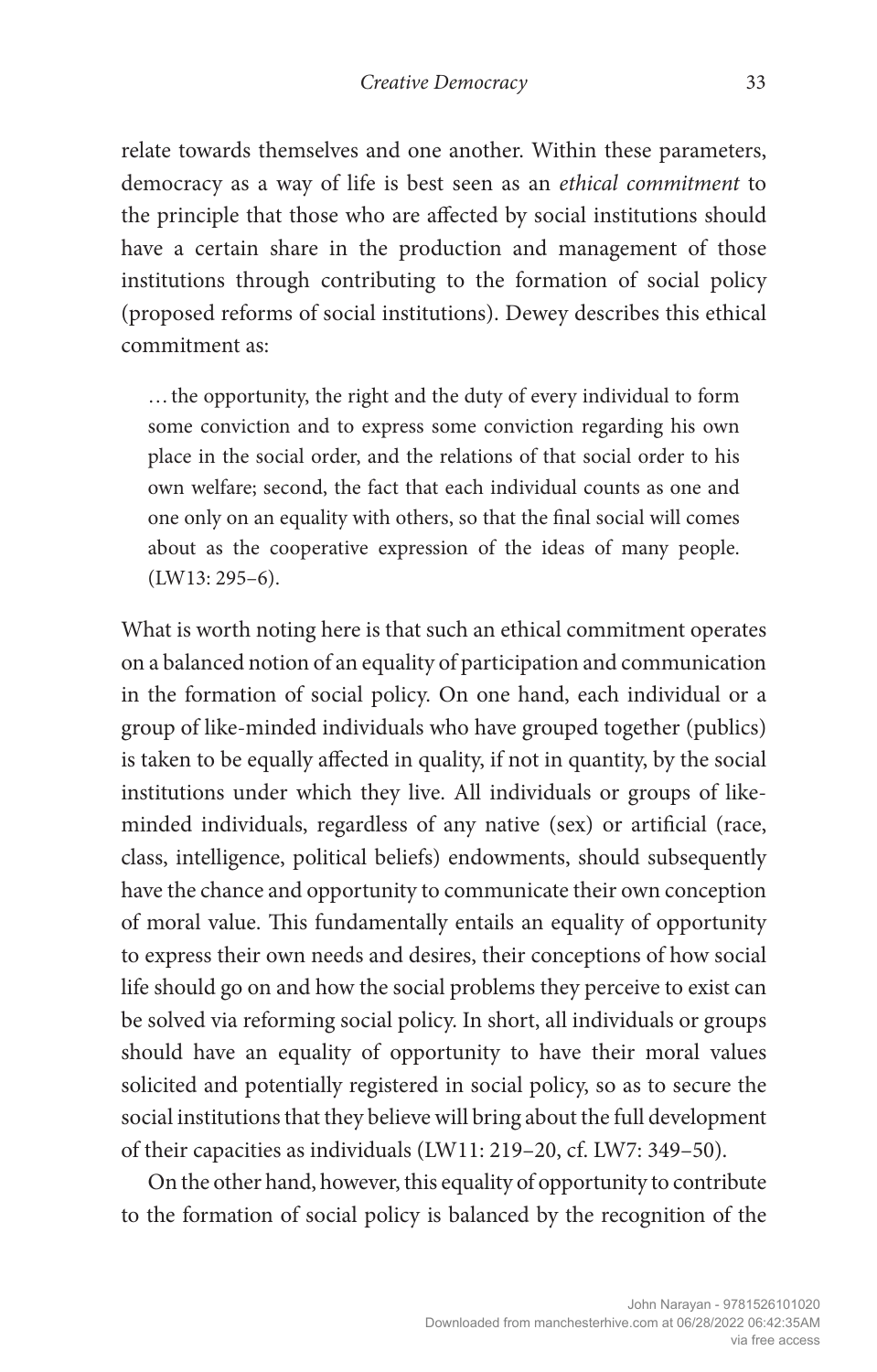aforementioned social nature of morality. As Dewey points out, '…capacity to endure publicity and communication is the test by which it is decided whether a pretended good is spurious or genuine. Communication, sharing, joint participation are the only actual ways of universalizing the moral law and end' (MW12: 197). The drive for the solicitation and registration of individual or group morality in social policy must always be refracted through the knowledge that such policy will affect and have consequences for 'other' individuals or groups within society, who in all likelihood, due to stratification and different interests engendered by the contours of culture, may share different or competing moral standpoints. The equality of opportunity to express moral value is therefore always used to facilitate the 'mutual conference and consultation' between those groups or individuals who hold differing or competing conceptions of moral value. The overall aim of such mutual conference and consultation is a form of collective problem-solving, where members of society cooperatively collaborate in the appraisal and forming of new social policy in regard to mediating moral conflicts.19

In essence, then, the balanced equality of democracy as a way of life and its focus on collective problem-solving highlights Dewey's faith in a deliberative (conference, consultation, negotiation and persuasion) form of political settlement – a process which, Dewey believed, would allow moral conflicts and the resultant social policy decisions to be settled in the 'widest possible contribution of all – or at least the great majority' (LW: 56). However, this deliberative form of political settlement is only able to deal competently with moral conflict both synchronically and diachronically, argues Dewey, because democracy as a way of life facilitates the establishment and maintenance of a society's *community*.

As detailed earlier, just as atoms, stellar masses and cells behave in the natural world, Dewey states that humans within a society directly and unconsciously combine in associated behaviour. Such associated behaviour needs no explanation or meaning; it is simply the way things are structured by culture. The attempt to provide explanation or meaning to associative behaviour and its consequences is for Dewey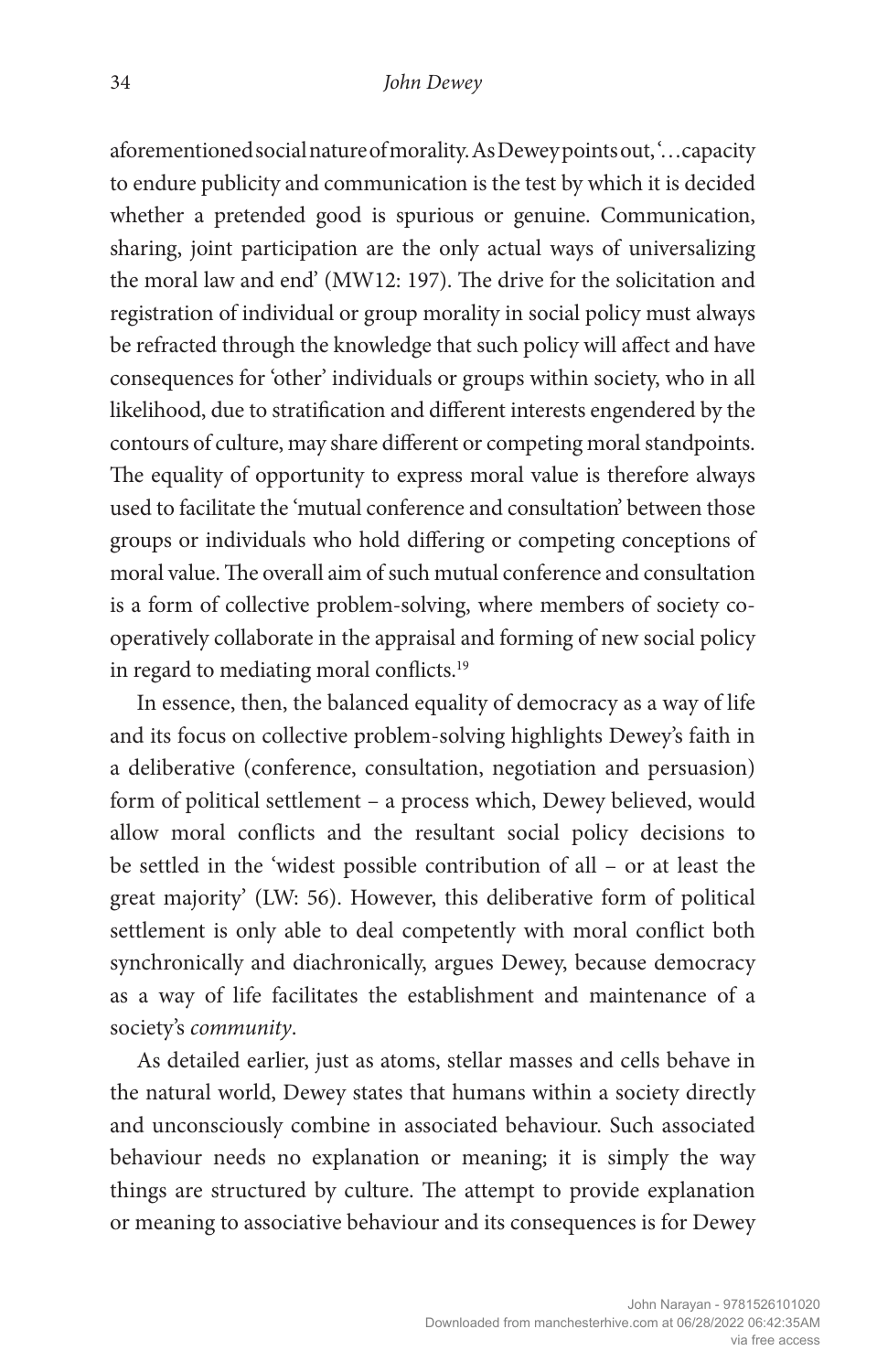based on communication, whereby symbols or signs are produced about such associative behaviour and its consequences. The creation of symbols and signs or what we call a common language is thus exactly what publics do when they offer their narrations of associated behaviour and its consequences to wider society. The pivotal point here is that such a process, whereby explanation or meaning is given to associative behaviour and its consequences and then communicated to others, is for Dewey the move towards the establishment of community (LW13: 176).

A community thus represents an order of energies transmuted into one of meanings which are appreciated and mutually referred by each to every other on the part of those engaged in combined action. 'Force' is not eliminated but is transformed in uses and direction by ideas and sentiments made possible by means and symbols. (LW2: 331)

On this basis, Dewey takes the form of community invoked by democracy as a way of life, what we call the *democratic community*, to be the best means to deal with moral conflict and social problems on both synchronic and diachronic levels. Dewey's idea of the democratic community does not so much do away with moral conflict, which itself is an impossibility, but looks to mediate conflict and avoid violence through facilitating the communicative inclusion of all publics. This is quite simply because the ethical commitment of democracy as a way of life translates into the perpetual maintenance of a community, whereby everyone is afforded an equal opportunity to express moral value and potentially, through deliberation, have that moral value embodied in social policy.

On a synchronic level, as we have seen, due to stratification and the clash of interests that regularly occur between old and new publics, historically new publics have often been cut out of the process of remaking the state and have had to resort to violent revolution to achieve their objectives. Within the remit of the ethical commitment of democracy as a way of life, however, all individuals and groups possess the right to express their moral value. Dewey subsequently believed that the movement towards the necessity of violence to facilitate the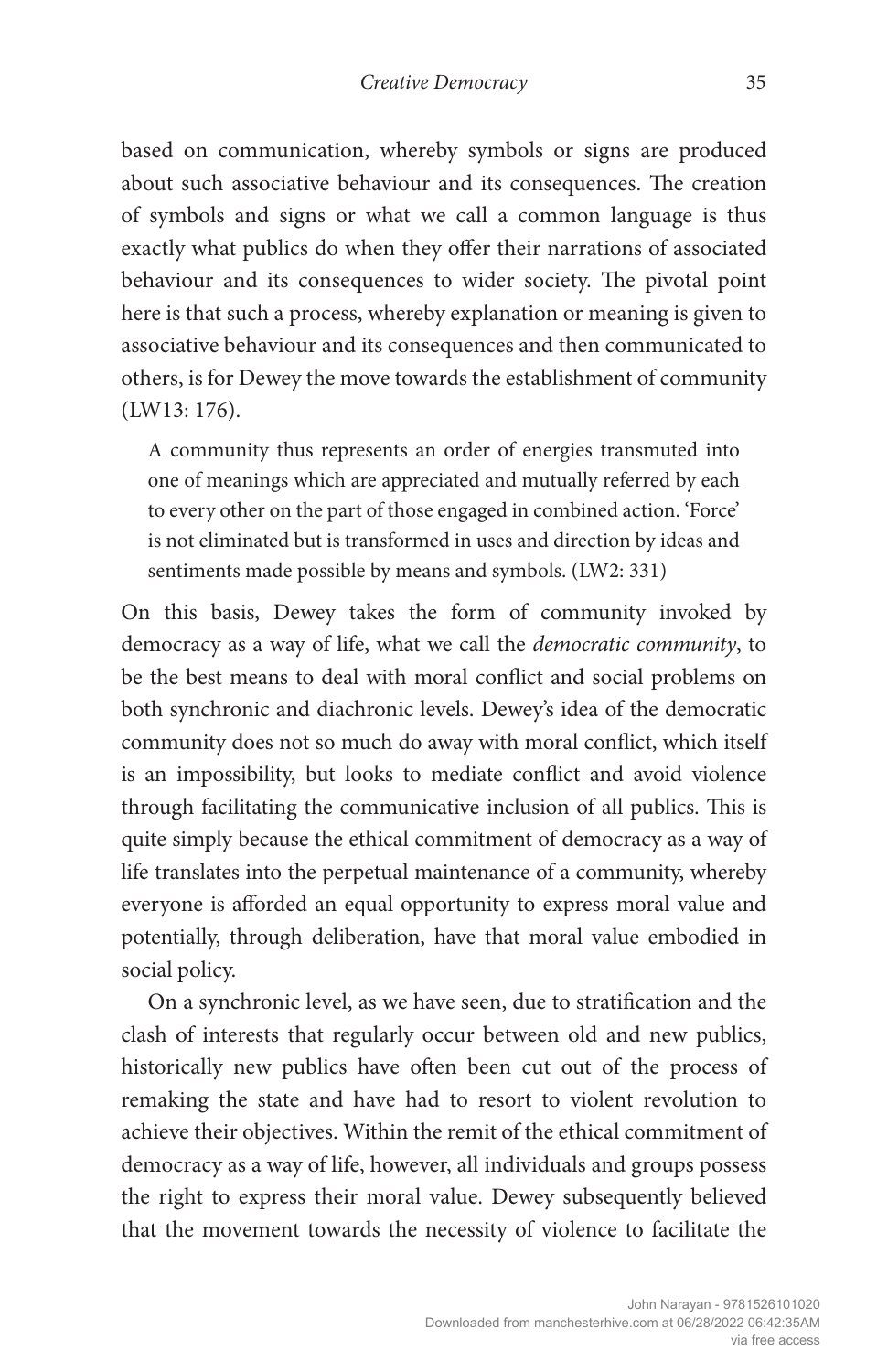changing of the state is largely eradicated under democracy as a way of life because such an ethical commitment aimed:

…to bring these conflicts out into the open where their special claims can be seen and appraised, and where they can be discussed and judged in the light of more inclusive interests than are represented by either of them separately…The more the respective claims of the two are publicly and scientifically weighed, the more likely it is that the public interest will be disclosed and be made effective. (LW11: 56)

The democratic way of life and its democratic community also shed light upon Dewey's hopes for a diachronic form of deliberative and cooperative problem-solving to mediate the moral conflicts which are 'bound to arise' in society (LW14: 227–8). Under the tenets of democracy as a way of life, the problematic of facilitating the participation of every mature being in the formation of the values that inform a society's social institutions is never deemed to be permanently solvable, but rather considered a challenge whose demands change across time and space. This is because the ethical commitment that all members of a society will have the chance to voice their moral value and have the potential to inform social policy recognizes the historical relativity of culture and publics – a process where all forms of moral value espoused by new publics, across time and space, would always possess the right to be heard and be deliberated and, if sufficient evidence of its merit emerged, the chance of ultimately changing social policy (LW7: 350). At the heart of the democratic way of life and its sense of community thus beats an educative rhythm, which looks to ensure a perpetual equality of communication and co-operative problem-solving as social conditions and conceptions of moral value shift throughout history.<sup>20</sup>

## Democracy as a way of life  $+$  political democracy  $=$ creative democracy

The question that now remains, however, is how does Dewey's conception of democracy as a way of life relate to what we commonly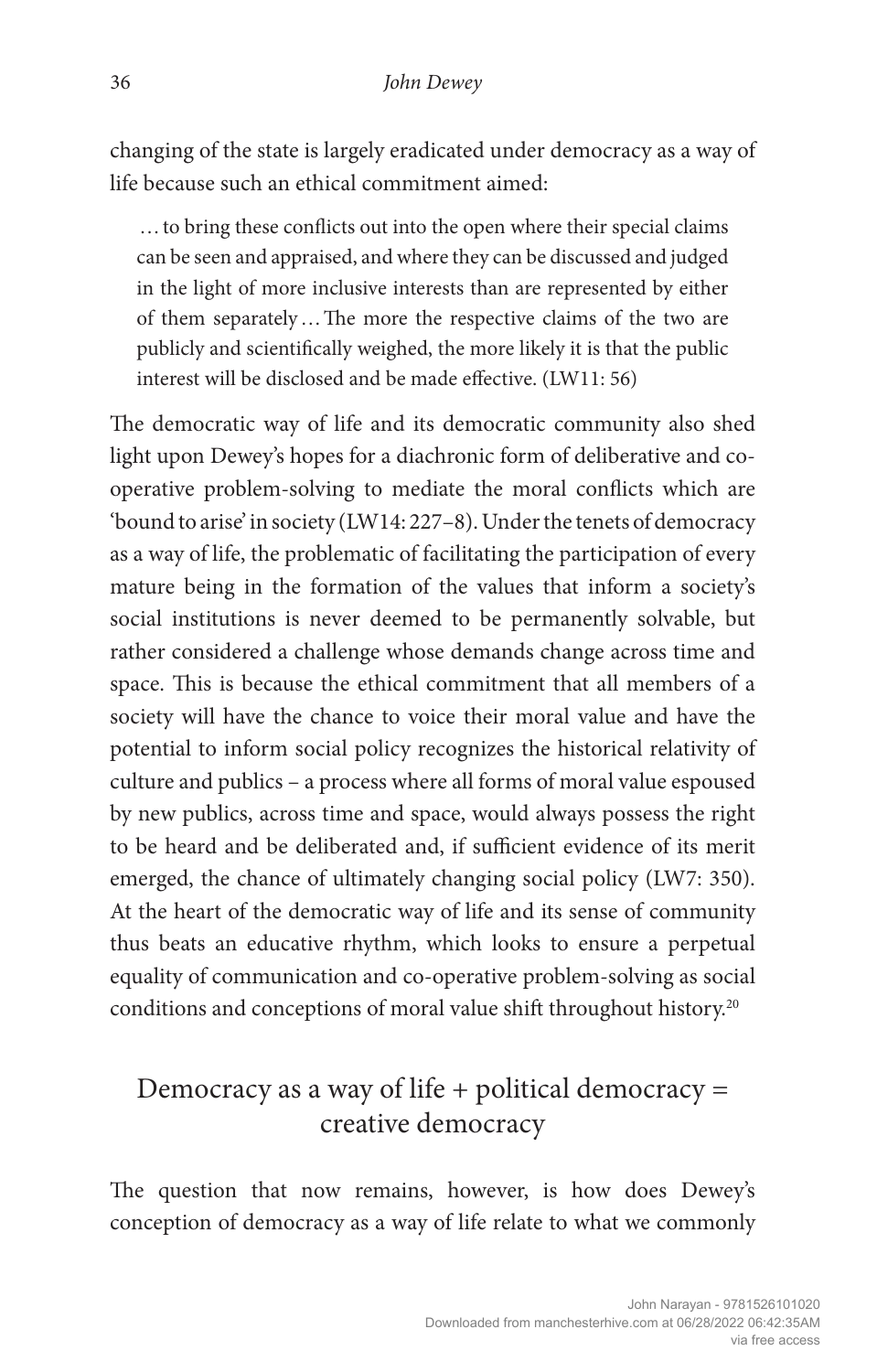call political democracy as a system of government? What should be clear from the preceding discussion is Dewey's belief that democracy as a way of life and its sense of community provides the respective ethical and deliberative foundations for the mediation of conflict via facilitating the co-operative reform and remaking of social institutions in response to changing contours of culture and the rise and fall of publics. The interesting point here is that Dewey conceives that democracy as a way of life is not just about political democracy but about the perpetual participation of every mature being in the formation of the values of the social institutions under which they live. As such, Dewey believes that the justification and purpose of the institutions and practices of political democracy are also bound to the democratic way of life.

On one hand, Dewey asserts that the institutions and practices of political democracy should always endeavour to further the pursuit of democracy as a way of life. This means that the institutions and practices of political democracy should endeavour to facilitate the evolution of other social institutions to mediate the changes in culture and conflict between old and new experience. To this end, Dewey contends that the institutions and practices that we commonly associate with political democracy, such as universal suffrage, recurring elections, responsibility of those who are in political power to the voters and the freedom of speech, inquiry and assembly, are the means which have been most expedient at various historical junctures towards the pursuit of the ethical commitment of democracy as a way of life and the upholding of a democratic community (LW11: 218). This is because such institutions and practices of political democracy, through their commitment to equality of discussion, consultation and publicity, are premised on the uncovering and communicating of social needs and troubles and hence facilitate both the ethical mandate of democracy as a way of life and the collective solving of such problems (LW2: 364).

On the other hand, however, the institutions and practices of political democracy are themselves simply social institutions. They are not the final ends or values of democracy as a way of life but rather the mechanisms towards the 'effective operation' of the ideal (LW2: 325).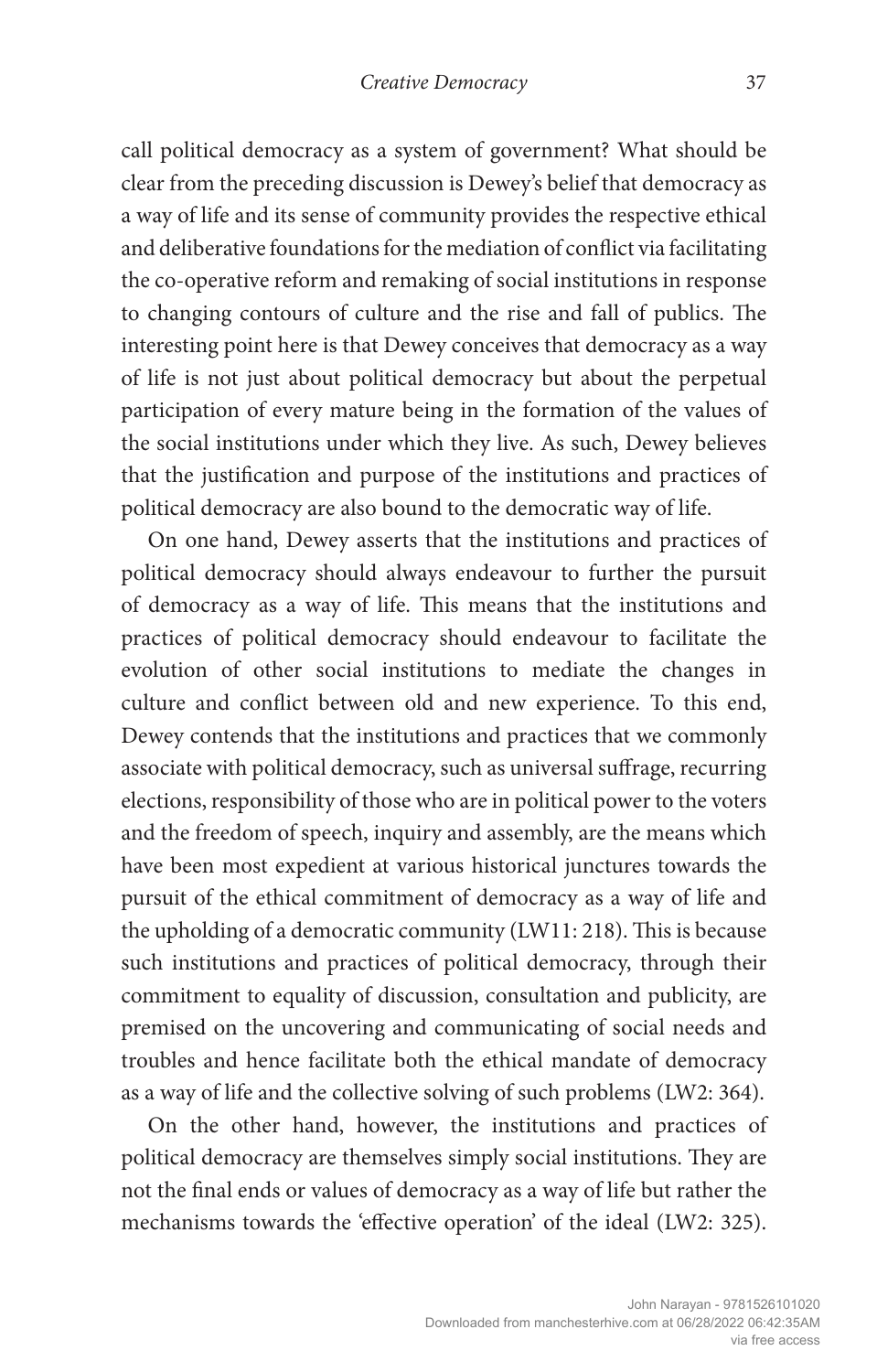Against the trend of what he saw as the quasi-religious idealization of political democracy's institutions and practices and other social institutions in general, Dewey argues that we must not see democracy as being 'fixed in its outwards manifestation' (LW11: 182). The institutions and practices of political democracy are not beyond criticism or innovation themselves and are to be appraised on how far they, and the consequences they produce, contribute to the effective operation of the democratic ideal (LW11: 218). For instance, the emergence of moral conflict and the pursuit of deliberatively solving such a problem may uncover that an institution or practice of political democracy is unfit or unsuited to meet the demands of facilitating the democratic way of life in the current contours of culture. Consequently, such defunct institutions and practices of political democracy, just like other social institutions, must be adapted or updated, through deliberative problem-solving, to meet the needs, problems and the conditions of the contemporary configuration of culture (LW11: 182, cf. LW13: 299).

The linkage between democracy as a way of life and political democracy brings home Dewey's conception of 'creative democracy'.<sup>21</sup> Creative democracy is simply shorthand for the working link between the democratic ideal and its outward manifestation in social institutions. For democracy as a way of life is not so much to be statically handed down across generations, argues Dewey, but rather to be inherited and creatively interpreted and enacted anew by each generation and its various publics in regard to their present:

The very idea of democracy, the meaning of democracy, must be continually explored afresh; it has to be constantly discovered, and rediscovered, remade and reorganized; while the political and economic institutions and social institutions in which it is embodied have to be remade and reorganized to meet the changes that are going on in the development of new needs on the part of human beings and the new resources for satisfying these needs. (LW11: 182)

Dewey concludes that creative democracy, where the democratic ideal is used to structure the evolution of social institutions through mediating